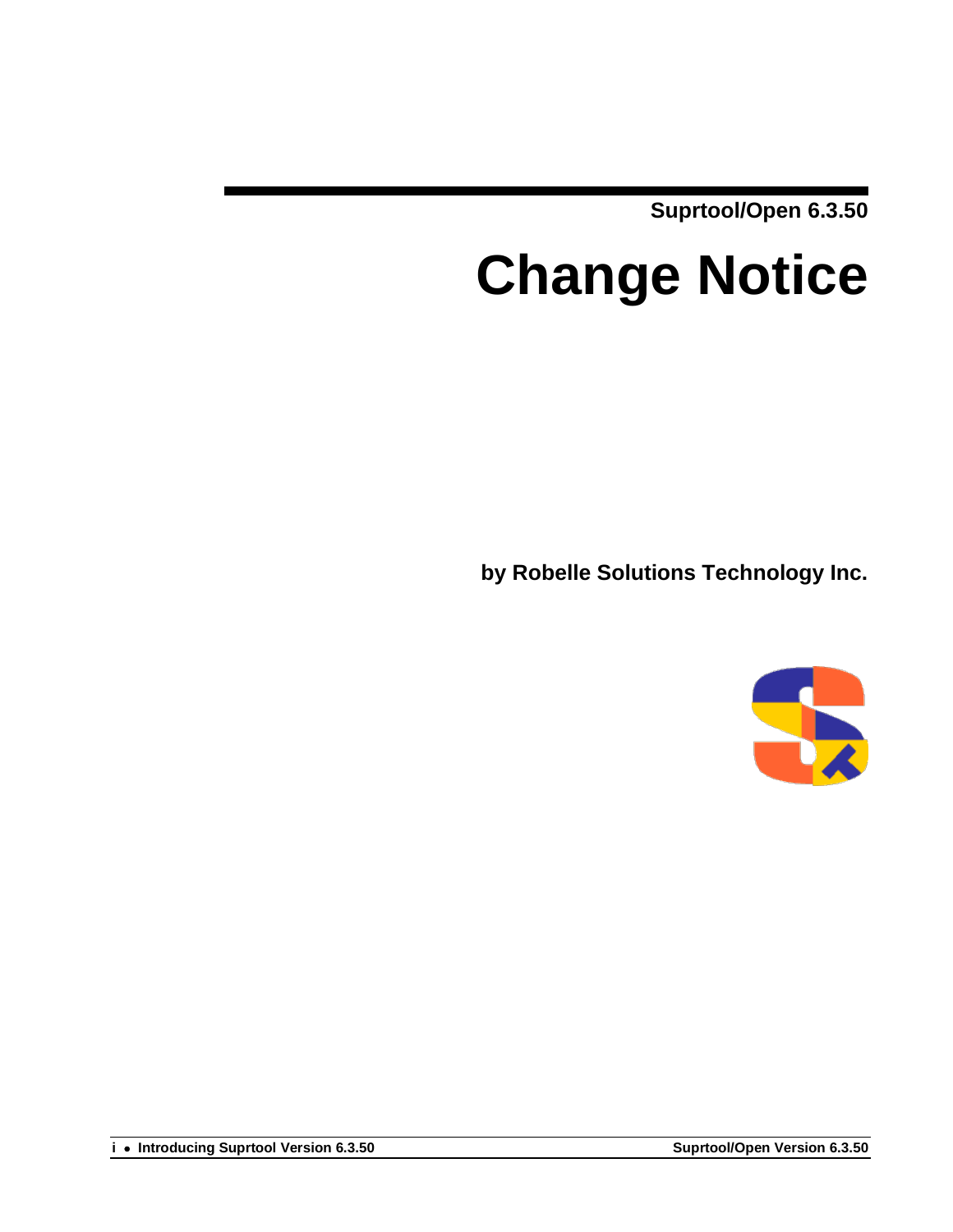Program and manual copyright © 1981-2022 Robelle Solutions Technology Inc.

Permission is granted to reprint this document (but not for profit), provided that copyright notice is given.

Qedit and Suprtool are trademarks of Robelle Solutions Technology Inc. Oracle is a trademark of Oracle Corporation, Redwood City, California, USA. Other product and company names mentioned herein may be the trademarks of their respective owners.



Robelle Solutions Technology Inc. Suite 372, 7360 137 Street Surrey, BC Canada V3W 1A3

Phone: 604.501.2001 Support: 289.480.1060

E-mail:sales@robelle.com E-mail:support@robelle.com Web: www.robelle.com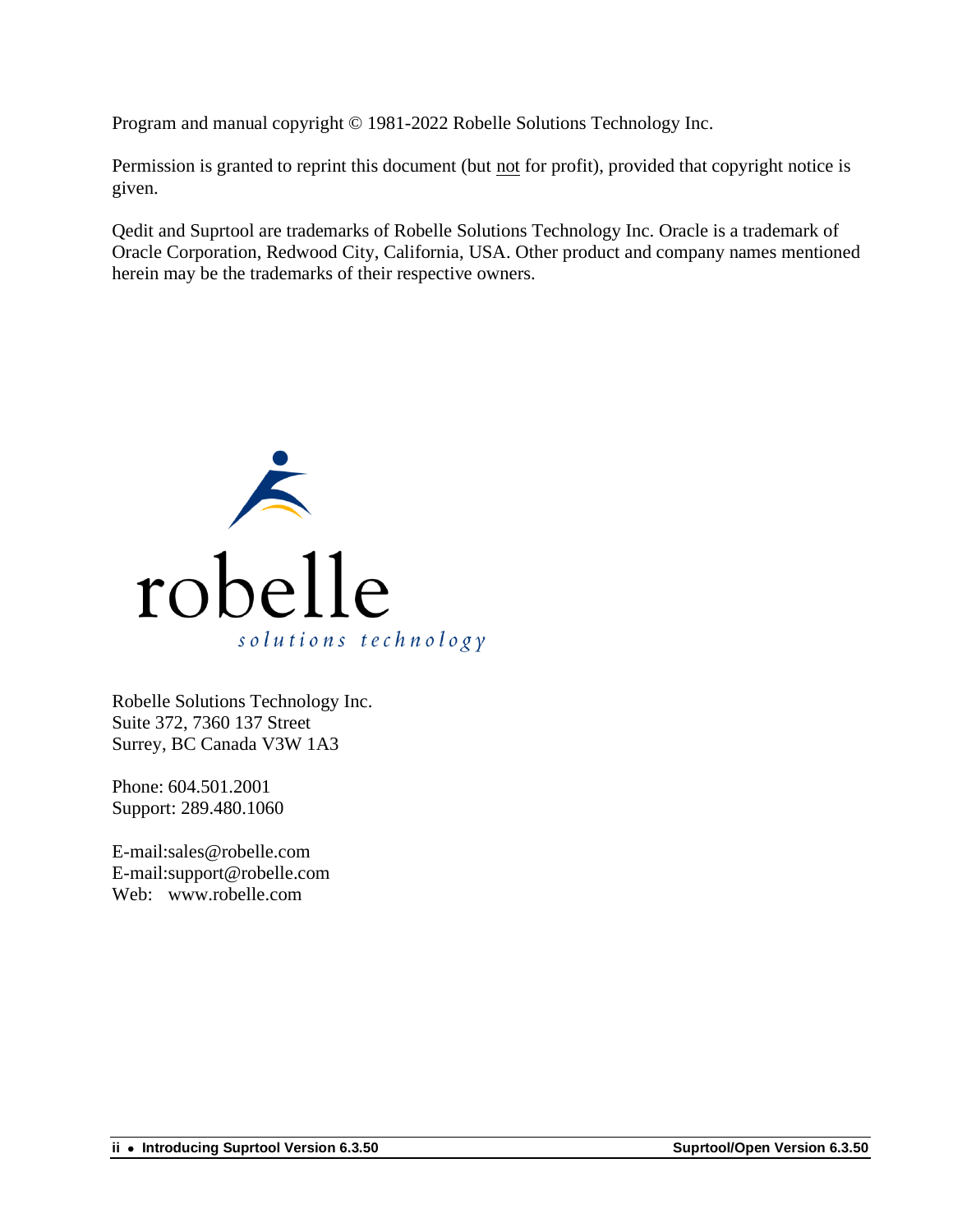## **Contents**

|                | <b>Introducing Suprtool Version 6.3.50</b> | 5  |
|----------------|--------------------------------------------|----|
|                |                                            |    |
|                |                                            |    |
|                |                                            |    |
|                |                                            |    |
|                |                                            |    |
|                |                                            |    |
|                |                                            |    |
|                |                                            |    |
|                | <b>Installation</b>                        | 10 |
|                |                                            |    |
|                |                                            |    |
|                |                                            |    |
|                |                                            |    |
|                | <b>Enhancements in Version 6.3.50</b>      | 11 |
|                |                                            |    |
|                |                                            |    |
|                |                                            |    |
|                | <b>Enhancements in Version 6.2</b>         | 12 |
|                |                                            |    |
|                |                                            |    |
|                |                                            |    |
|                |                                            |    |
|                |                                            |    |
|                |                                            |    |
|                |                                            |    |
|                |                                            |    |
|                |                                            |    |
|                |                                            |    |
|                |                                            |    |
|                |                                            |    |
|                |                                            |    |
|                | <b>Enhancements in Version 6.1</b>         | 18 |
|                |                                            |    |
|                |                                            |    |
|                |                                            |    |
|                |                                            |    |
|                |                                            |    |
|                |                                            |    |
|                |                                            |    |
| Version 6.3.50 | Introducing Suprtool Version 6.3.50 • 3    |    |

**Introducing Suprtool Version 6.3.50 • 3**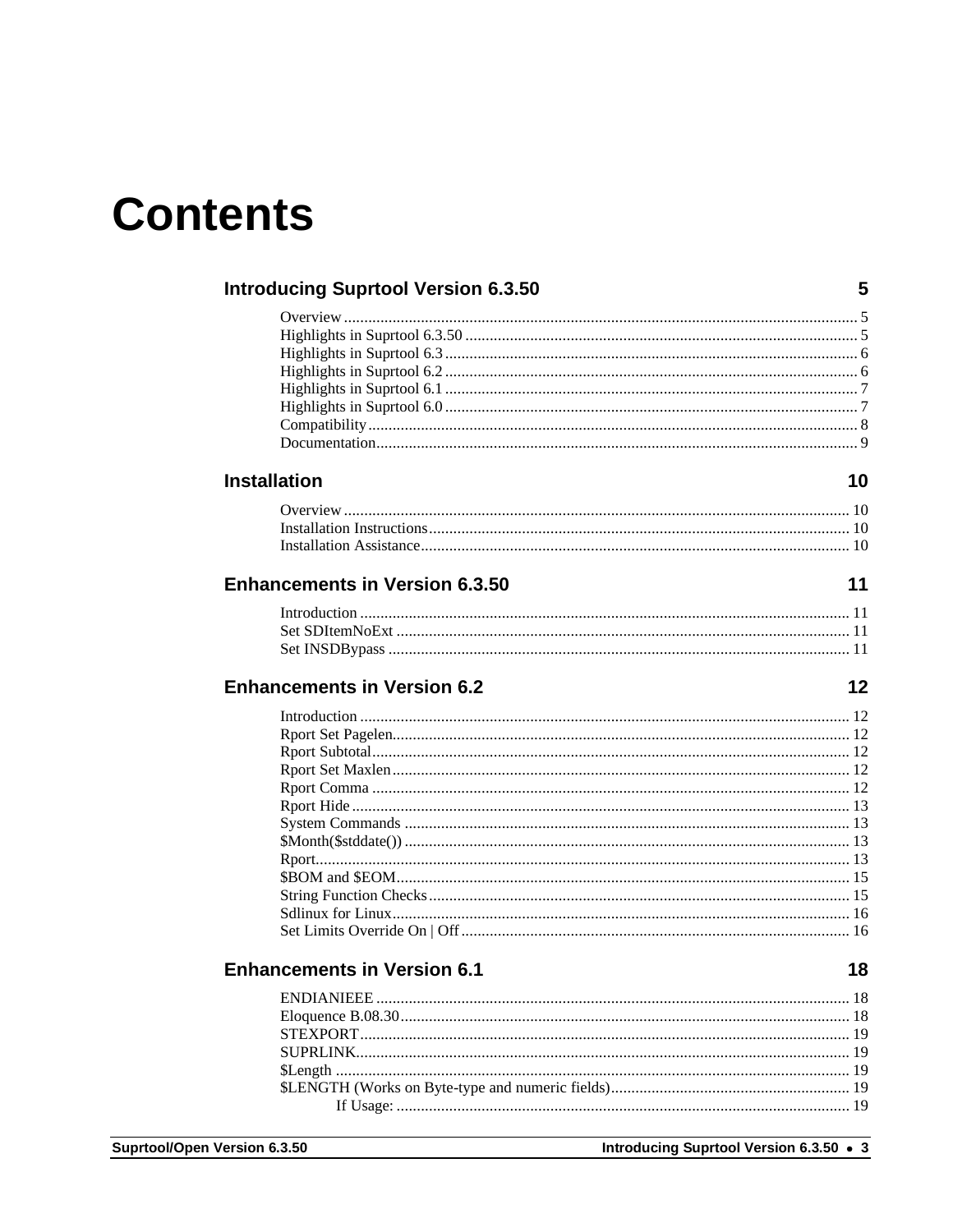#### **Enhancements in Version 6.0**

 $21$ 

| Fixed | 30 |
|-------|----|
|       |    |
|       | 27 |
|       |    |
|       |    |
|       |    |
|       |    |
|       |    |
|       |    |
|       |    |
|       |    |
|       |    |
|       |    |
|       |    |
|       |    |

#### **Bugs Fixed**

|--|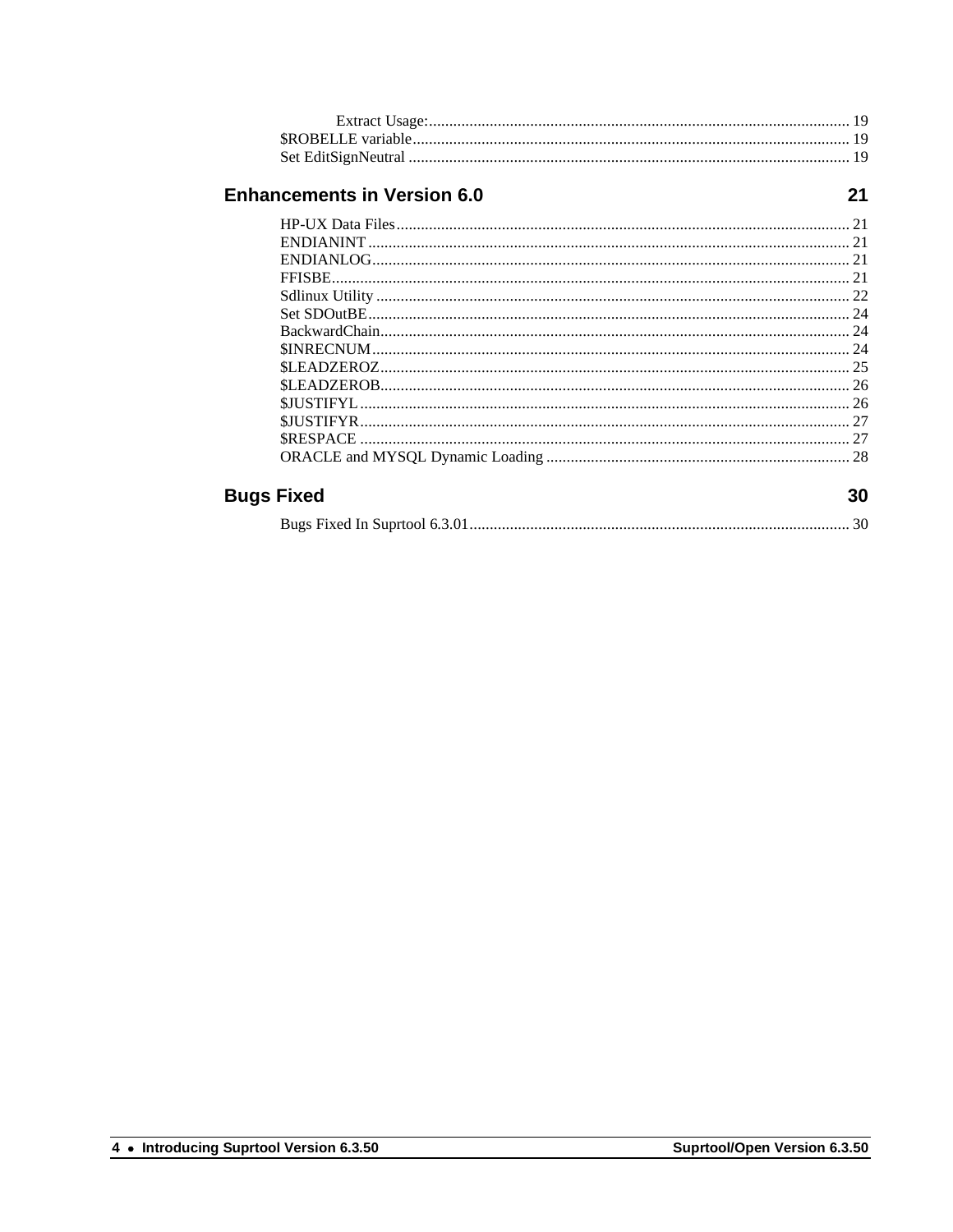## <span id="page-4-0"></span>**Introducing Suprtool Version 6.3.50**

#### <span id="page-4-1"></span>**Overview**

Suprtool/Open is a new version of Suprtool designed to be platform independent. Suprtool/Open is designed to read, select, and sort data from Oracle, and Eloquence databases and data files with fixed-length records. Suprtool/Open is designed to be similar to Suprtool for MPE and Suprtool for HP-UX.

Suprlink/Open provides high-speed data-file linking based on a sort key. Use STExport to convert fields in a self-describing input file into an output file that can be imported into different applications. Rport created simple reports with subtotals and totals from self-describing files.

## <span id="page-4-2"></span>**Highlights in Suprtool 6.3.50**

- Suprtool when running with set ffisbe on and set endianint BE on a sort operation with extract commands would see suprtool incorrectly convert the data from LE to BE twice. (Fixed in 6.3.50 Build 6)
- Suprtool when there was an input source of an SQL table and sorting a field with an extract of fields, and set ffisbe on and set endianint, log and Ieee to BE would incorrectly convert the data to Big Endian on the Input side. (Fixed in 6.3.50 in Build 6)
- Output,ascii of a packed field would default to outputting a sign on all fields, when the MPE and HP-UX versions would default to no sign unless negative. (Fixed in 6.3.50 Build 4)
- An input of a non-sd file with defines and extracts would assume for BigEndian to Little Endian as a Self-Describing File. (6.3.50 Build 2)
- Rport spacing and alignment has been improved for subtotal and total lines. (Fixed in 6.3.50 Build 2)
- Rport spacing of detail lines has been improved to allow for a space after each byte field. (Fixed in 6.3.50 Build 2)
- A subsequent Suprtool task with large key sorts would fail when the previous step was a step that accessed an Oracle database and the Oracle database was still open. (Suprtool 6.3.01 Build 2)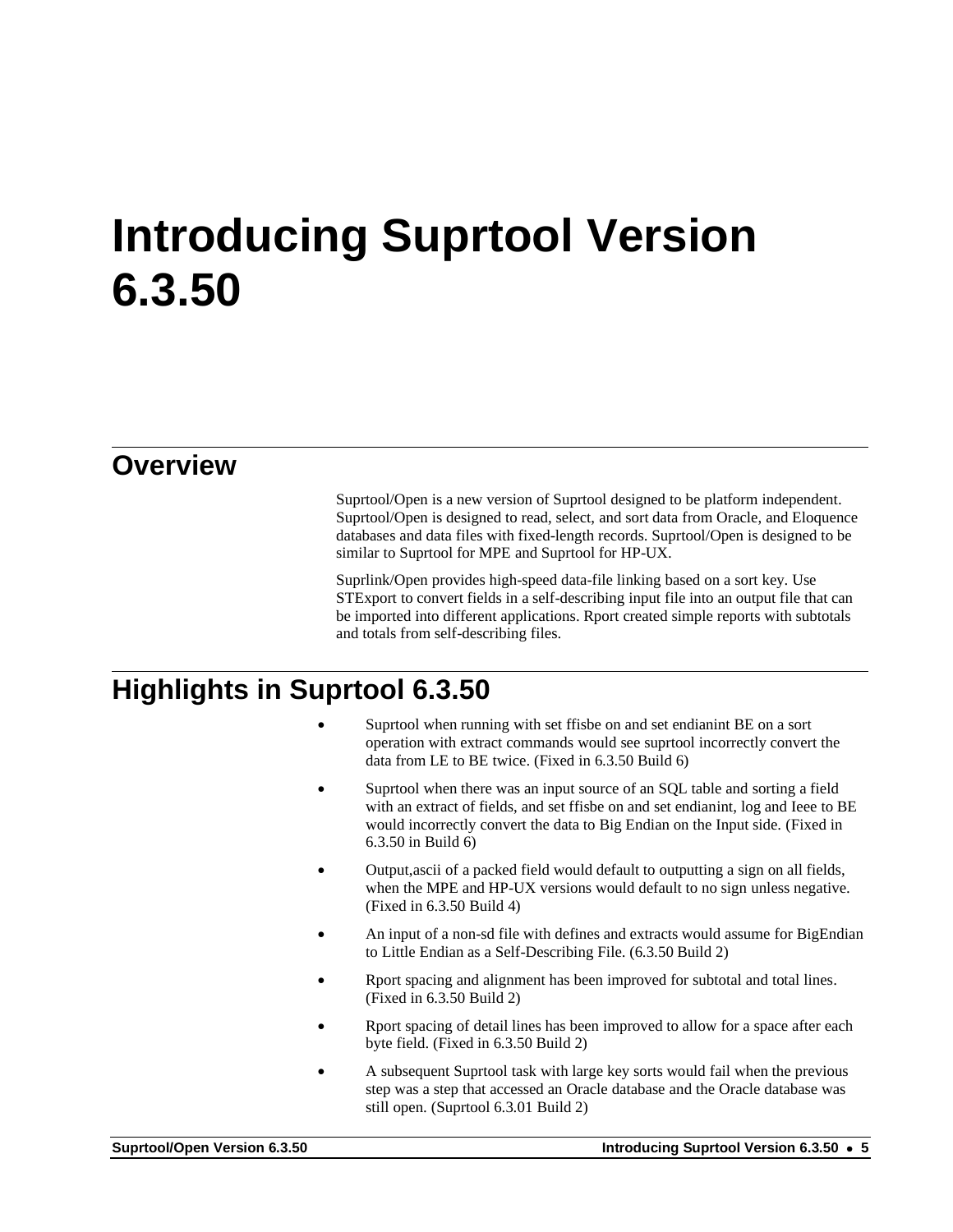- Suprtool no longer requires that you need to extract a field from a Flat file (ffisbe on) or Self-Describing file in order for comands like if, sort, dup none keys total field, and total, to correctly convert the data from Big Endian to Little Endian. (Build 14)
- Suprtool / Open didn't handle double logical numbers over 2 billion when converting to ascii in the list command. (Linux Only Fixed in Build 2)
- Suprmgr files wouldn't get read properly in Suprtool/Open 6.3 (Build 2)
- Sorting with certain files would not allocate enough memory space to complete the sort. (Fixed in Build 5)
- An if \$lookup would not work all times with certain data fields if the data field was Big Endian. (Fixed in Build 5)
- A Chain with multiple values specified inline with byte or logical field types would fail. (Fixed in Build 5)
- Input files with Bigendian data are converted to Little endian about three times faster in all cases. (Build 5)
- Output,ascii and Stexport, conversion of double integers with decimal places would incorrectly convert, numbers where the value was less than the number of decimal places. (Build 14)
- Output, ascii and Stexport would incorrectly handle single logical conversions for some values.
- Output,ascii would incorrectly pad uneven byte output files with a null on the first record. (Build 14)
- Suprtool has a new command called set sdinbypass on, allows the reclen, lf syntax on an input file if it is self describing. This was done to allow some customers to not have to change a number of scripts.

## <span id="page-5-0"></span>**Highlights in Suprtool 6.3**

- STExport Heading fieldnames limit has been increased to 14336 bytes.
- The Suprtool suite of products has had more 2027 mitigation work done to prepare for the end of 20271231.
- Suprtool would incorrectly do a conversion on input of a file with Big Endian data if there was an extract of a constant into an integer field (Linux Only)
- Non-MPE versions of Suprtool didn't update the Item information, decimals and date like the MPE version. When an extract command wasn't entered but an Item command referenced a specific field. You can turn this on with set sditemnoext on, but the default is off to have it be compatible with all versions of Suprtool/Open and HP-UX. You can put it in your suprmgr file, to enable it globally.
- Suprtool would incorrectly think it could sort a file in memory, as opposed to using sort scratch files in an extremely rare case. (Linux)

## <span id="page-5-1"></span>**Highlights in Suprtool 6.2**

• Set Pagelen Command has been added to Rport.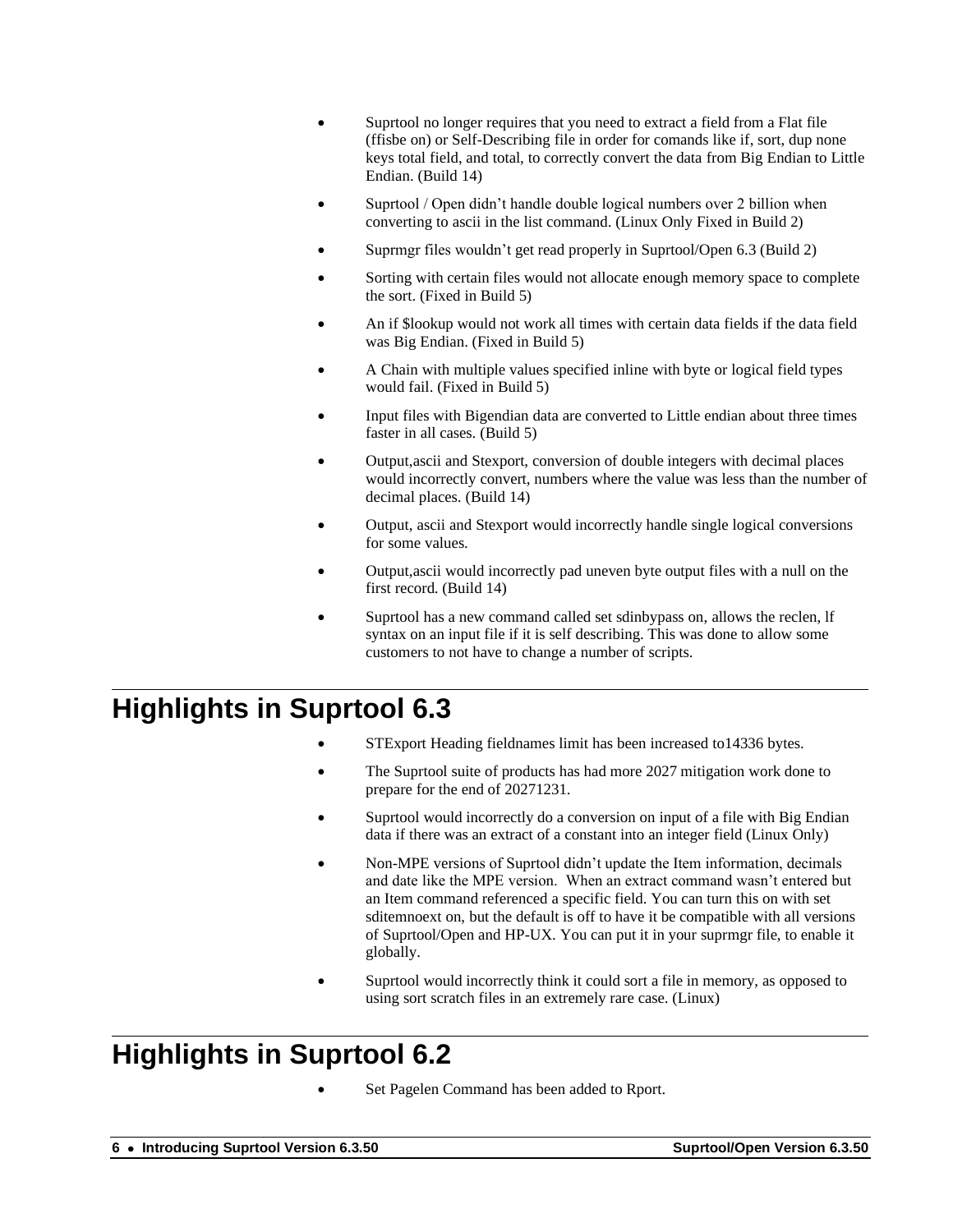- The subtotal feature of Rport will now break on multiple sort levels in the Self-Describing file.
- Rport has a new command called Hide which is intended to not report on a field in an SD file.
- Rport has a new command called Comma, which will place appropriate commas in an ascii field that was converted from a numeric field.
- There is a new setting in RPORT that is called set maxlen on, which calculates the maximum size that a field can be, including commas and dollar signs.
- Suprtool/Open now defaults to /bin/bash when a users shell is not found in the user information.
- The \$eom/\$bom function wouldn't work properly when \$stddate was nested in a \$month function and the to month had 31 days.
- Sdlinux version is available for Linux to convert the .sd file for use on Linux is now available on Linux. You can now directly copy a data file and sdfile from HP-UX and convert it for use on Linux.
- Two new sub-functions of \$BOM and \$EOM are now available in the \$stddate and \$month functions. The \$BOM function returns the starting day of the month and the \$EOM returns the last date of the month for a given month.
- String functions in Suprtool now have better length and bounds checking of the 4095-byte string limit.
- Rport a new simple report writer has been added to the Suprtool suite of products.
- Set Limits Override has been added to the Suprtool for MPE version. (6.1.01)

#### <span id="page-6-0"></span>**Highlights in Suprtool 6.1**

- Suprtool has a new function called \$length that will return a double integer value of the length of a byte and/or numeric field.
- The \$ROBELLE variable has been expanded to 58 characters.
- Suprtool has a new option called Set EditSignNeutral which tells the \$edit function to treat Neutral zoned and packed fields to be positive and treated as such by the \$edit function.
- Suprlink now supports 8192 bytes on both the input file and the link file.
- Suprlink now supports 16384 bytes on the output file in Suprlink
- Stexport now supports 8192 bytes on both the input file and output files.
- Suprtool now supports Eloquence B.08.30, and the following options for BYTEORDER are also supported, NATIVE,COBOL,BE,BE2,BEDATA, BEDATA2

## <span id="page-6-1"></span>**Highlights in Suprtool 6.0**

The List command now has a NOSAMETO option to turn off the SAMETO feature.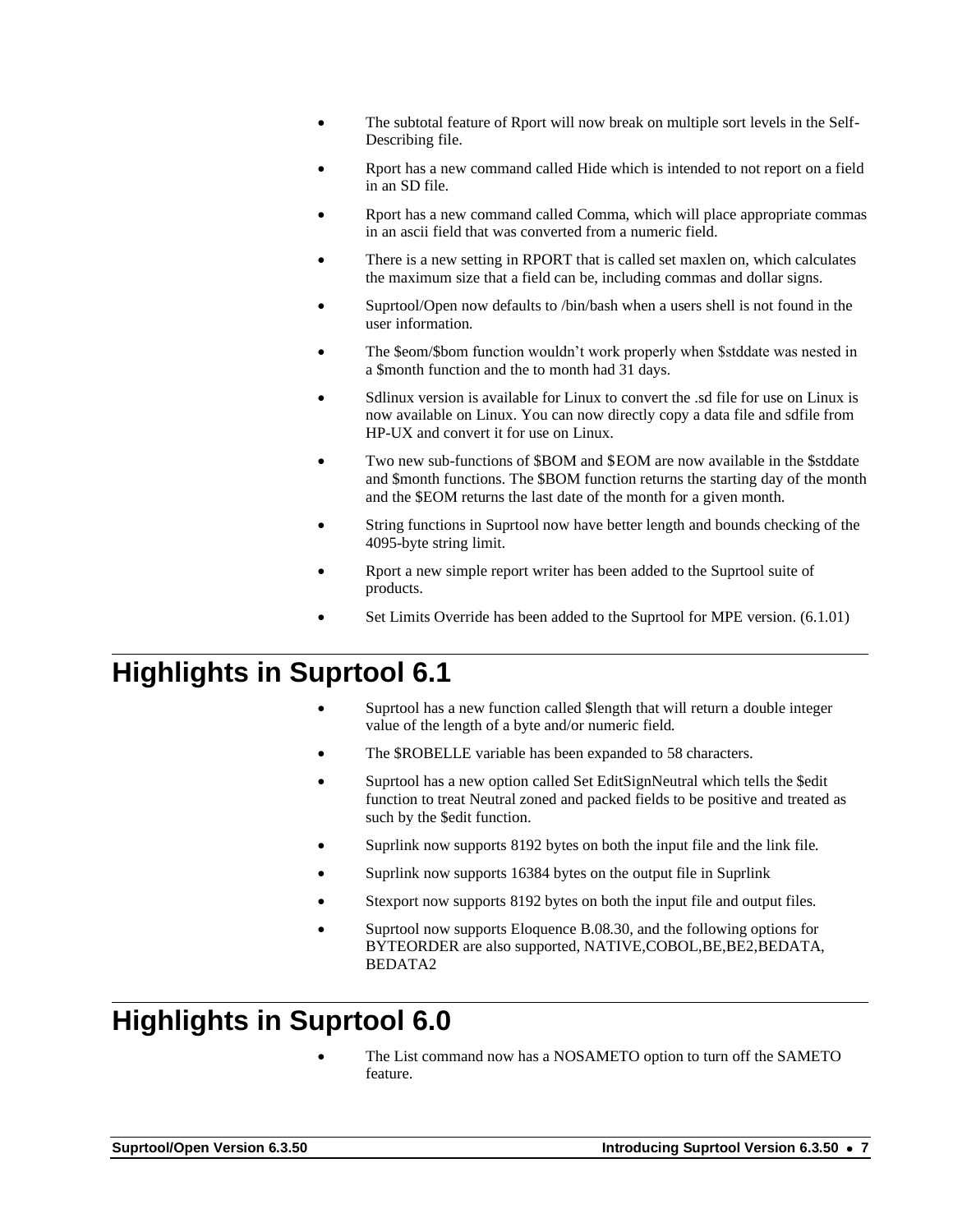- Set Backwardchain On, will cause the Chain command to do a backward chained read.
- STExport has a new set command called Set Excel Leadzero On which tells the Excel command to add leading zeroes to the fields specified in the Excel Preserve command.
- Suprtool has a new function available to the if/extract commands called \$inrecnum, which expects a double integer result.
- Suprtool has a new function called \$leadzeroz, which will add leading zeroes to a display field and will optionally justify the field.
- Suprtool has a four new string handling functions, specifically, \$justifyl, \$justifyr, \$leadzerob and \$respace.
- Suprtool / Open now has the ability to read Self-Describing files from HP-UX natively on Linux. Suprtool / Open can also create Self-Describing files for use on HP-UX with Set SDOutIsBe On.
- Suprtool / Open now has the ability to read Flat files from HP-UX and natively handle Big Endian Integer and Logical fields with Set FFISBE On.
- Suprtool / Open can handle and create BigEndian Logical fields with Set EndianLog On.
- A new utility to convert the version number and field information for HP-UX Self-Describing files to be used on Linux natively called sdlinux.
- Output,num would not work if the input source was a self-describing or a flat file.
- An Output file would have a null written in the last byte incorrectly if the output file was an uneven byte length and if a sort was specified.
- Sorts with multiple keys and large records would fail.
- Suprtool, STexport and Suprlink no longer prints a message if there is an exported JCW variable, that is greater than >32767 or less that -32767.
- Output,num on a flat file wouldn't output the numbers in BE format if set Endianint was set to BE.
- Output=Input, did not parse properly and created an output file called =Input (or similar). The parsing was fixed and is now functioning properly on Linux and other Small Endian platforms. (Build 12)
- Set SDOUTISBE, was mistakenly set to have a default value of on, the default is now off as of Build 13.
- Two new variables allow for easier setup of Dynamic Loading of the Oracle Libraries and MYSQL Libraries.
- Writing of an Output file to an NFS device would fail with Permission Denied when over-writing to an existing file.

## <span id="page-7-0"></span>**Compatibility**

Suprtool/Open first release is designed to be compatible with Suprtool for HP-UX.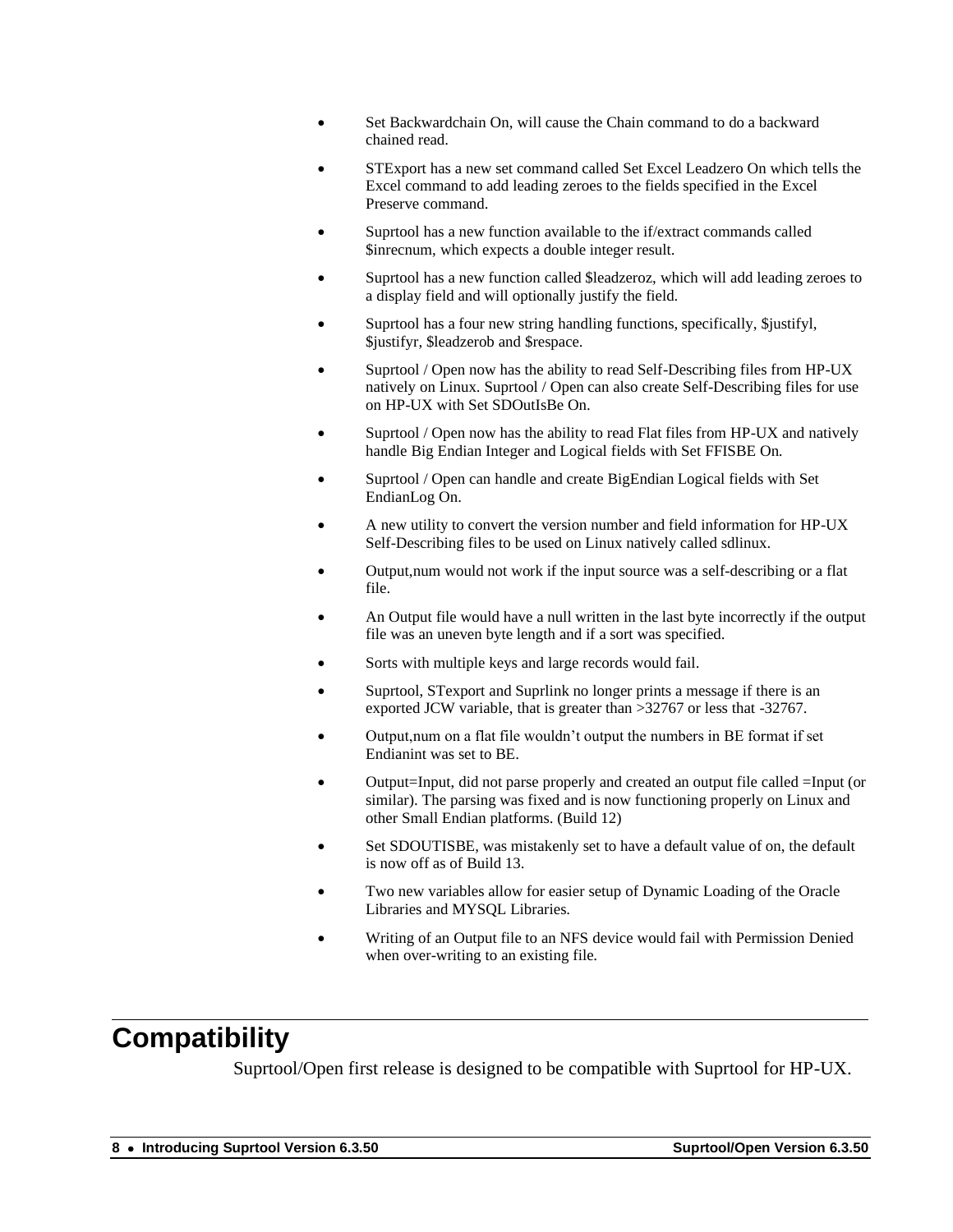## <span id="page-8-0"></span>**Documentation**

The user manual contains the full description of all the Suprtool suite of products including Dbedit, Suprlink, STExport, Rport and Suprtool2, as well as usage tips and commands for each. The manuals are up to date with all the latest changes. To see only the changes in the latest version, see the "What's New" section of the manual.

You can download our manuals and Change Notices in various formats and order printed (hardcopy) manuals from our web site at:

[http://www.robelle.com/library/manuals/.](http://www.robelle.com/library/manuals/)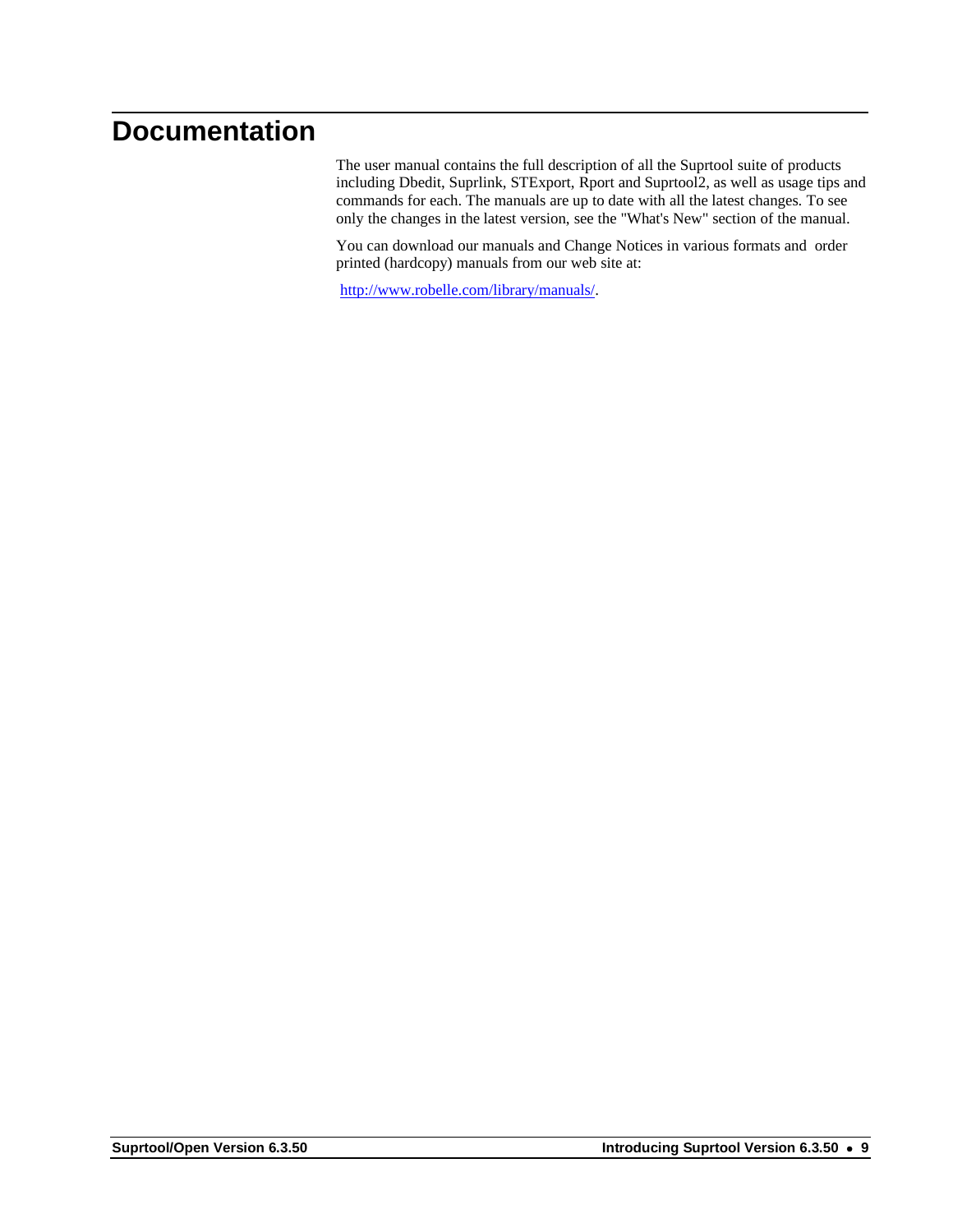# <span id="page-9-0"></span>**Installation**

#### <span id="page-9-1"></span>**Overview**

The following instructions describe the installation process of a new Suprtool release. The new version overwrites an existing version of Suprtool on your system.

#### <span id="page-9-2"></span>**Installation Instructions**

There are typically two main types of installations. The first and most often utilized is the Download instructions. You can find the download install instructions here:

<http://www.robelle.com/downloads/install-soprod.html>

#### <span id="page-9-3"></span>**Installation Assistance**

If you have any questions or run into any problems, please call us. Technical support is available on weekdays from 8 a.m. to 4 p.m. Pacific time at 1.800.453.8970. Technical support can also be obtained via e-mail at: support@robelle.com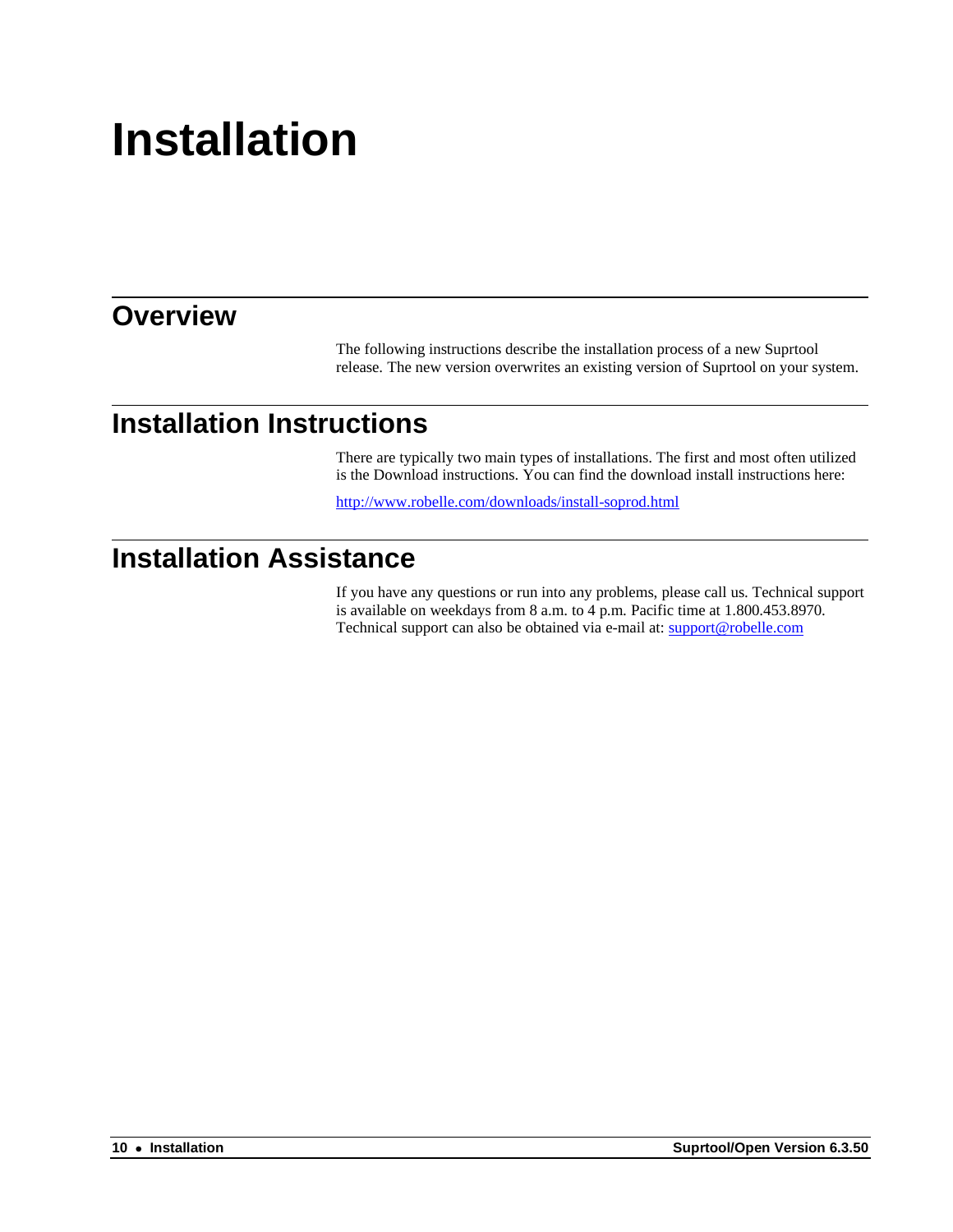# <span id="page-10-0"></span>**Enhancements in Version 6.3.50**

#### <span id="page-10-1"></span>**Introduction**

Suprtool is constantly being updated with new features. The following section describes the new enhancements to Suprtool since Suprtool 6.2

## <span id="page-10-2"></span>**Set SDItemNoExt**

Non-MPE versions of Suprtool didn't update the Item information, decimals and date like the MPE version does, when an extract command wasn't entered. You can turn this off with set sditemnoext off, but the default is on to have it behave in the same manner as the MPE version. (Suprtool 6.3 Build 1)

#### <span id="page-10-3"></span>**Set INSDBypass**

If this option is turned on, Suprtool will bypass the check on the Recsize and LF parameters on the input command. Normally, Suprtool will throw an error if the Recsize and LineFeed are specified on the Input command **and** the Input file is a Self-Describing file.

If you have Set InSDBypass on, Suprtool will not throw and error on and use the Self-Describing information. This was done to allow people to add ,link output to certain Suprtool Tasks and not have to adjust the input command of a subsequent step. (Suprtool 6.3 Build 12)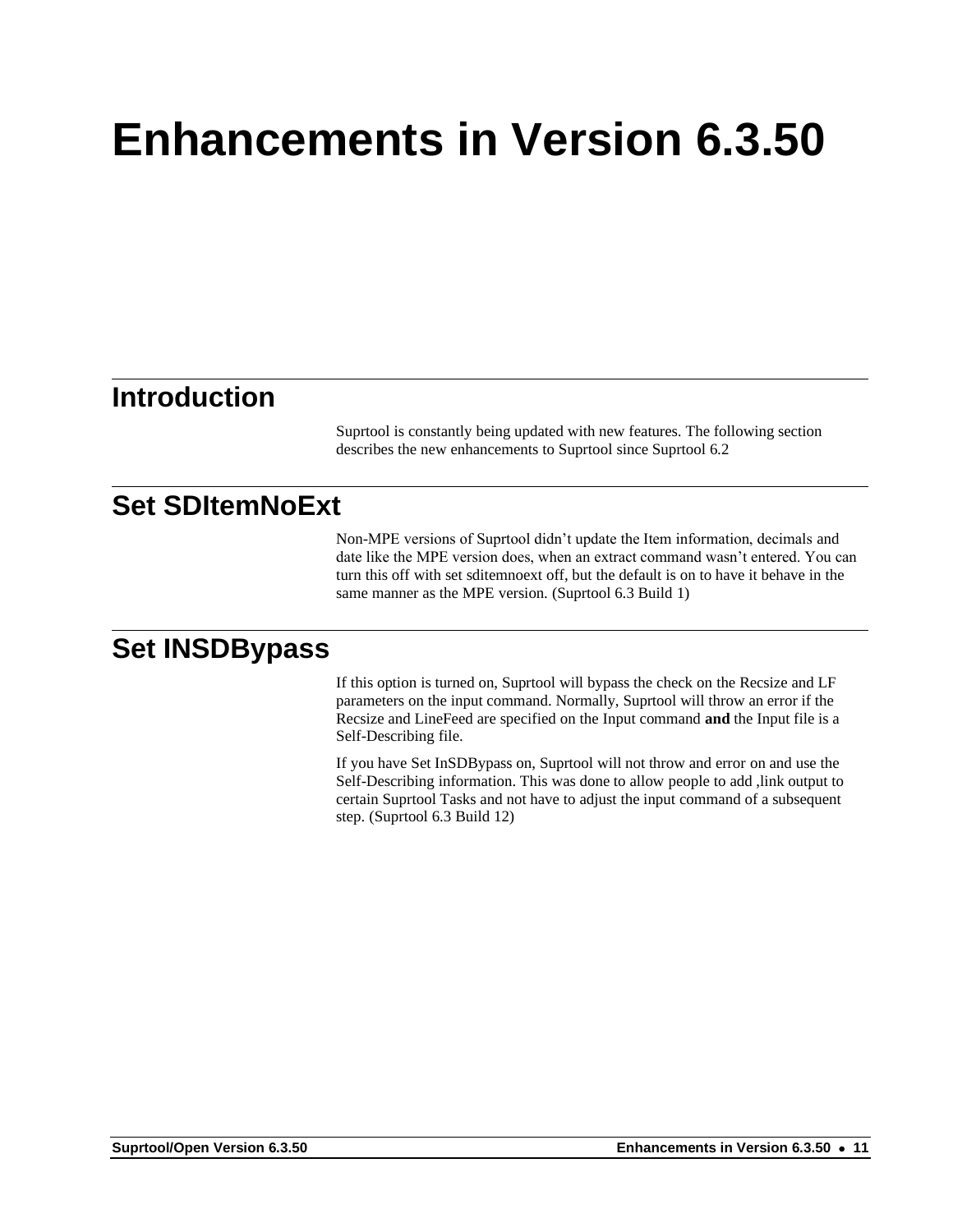# <span id="page-11-0"></span>**Enhancements in Version 6.2**

#### <span id="page-11-1"></span>**Introduction**

Suprtool is constantly being updated with new features. The following section describes the new enhancements to Suprtool since Suprtool 6.1.10.

### <span id="page-11-2"></span>**Rport Set Pagelen**

Rport will Page Break by default at 24 lines, you can set a Page Break to any integer value greater than 10. When Rport reaches the number of lines for a page the Titles and headings are re-printed and Rport continues on printing, detail and subtotal lines.

#### <span id="page-11-3"></span>**Rport Subtotal**

Rport will follow all levels of sort specified in the Self-Describing file, and will produce a subtotal line when each level break is made.

#### <span id="page-11-4"></span>**Rport Set Maxlen**

Rport will by default calculate the maximum size of a field, including, commas, decimals and dollar signs. The previous version just took into account, decimals. This is on by default, you can just use the old calculation by adding set maxlen off to your rportmgr file.

#### <span id="page-11-5"></span>**Rport Comma**

Rport has a new command called comma, where you can specify a fieldname or list of fieldnames to tell Rport to add commas to a given numeric field, when it is reported on and converted to ascii. The same rules will apply for a given fields subtotal and total field. This command can only be entered after the input command.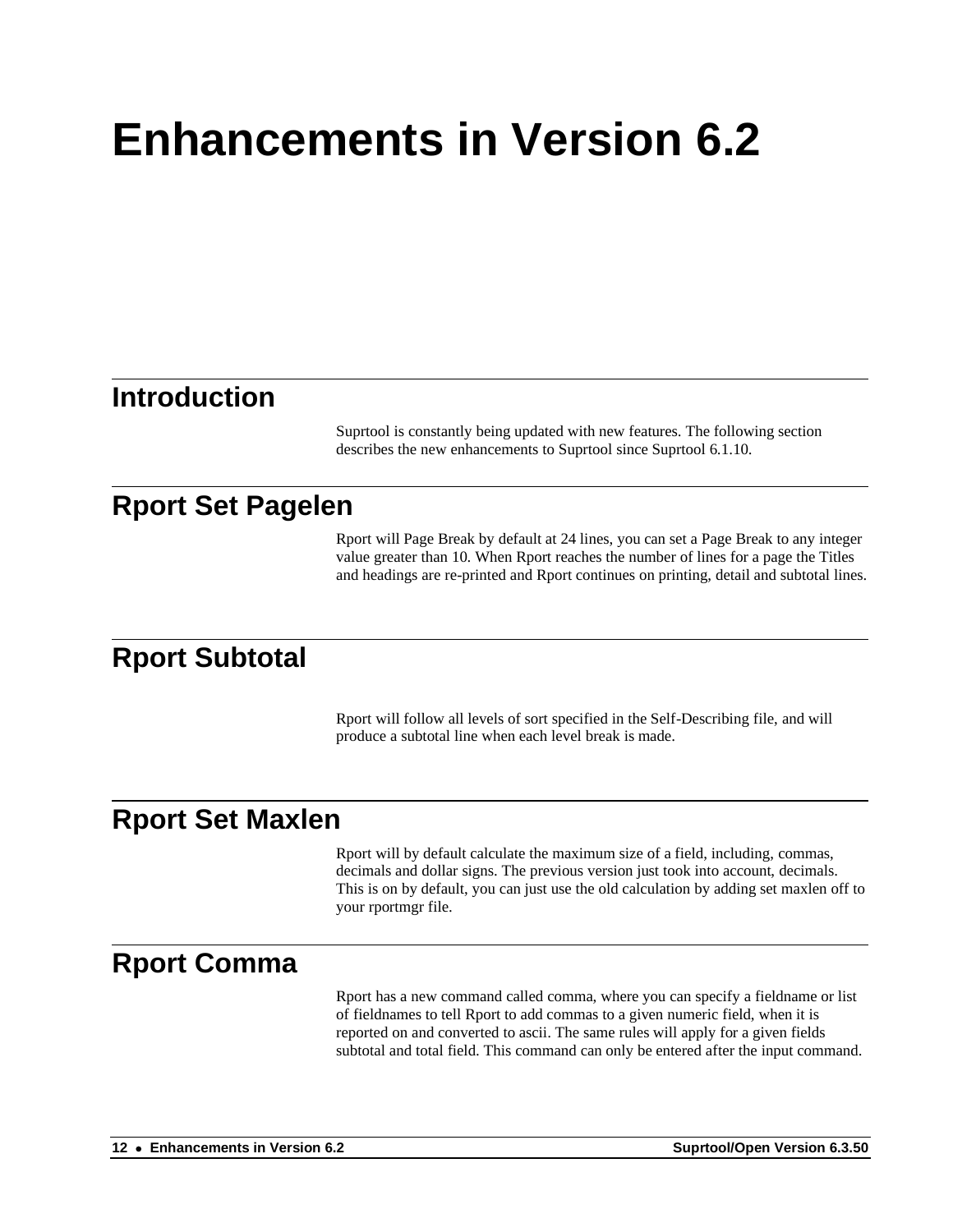#### <span id="page-12-0"></span>**Rport Hide**

Rport has a new command called Hide which when given a fieldname will remove that field from the report. The report will be adjusted accordingly and also the Hide command must be entered after the input command.

#### <span id="page-12-1"></span>**System Commands**

If the user id isn't found or a shell name isn't returned the Open version of Suprtool suite of products will assume a shell of /bin/bash.

## <span id="page-12-2"></span>**\$Month(\$stddate())**

The combination of nested \$stddate within \$month would handle months with 31 days incorrectly if the from date was a month with less that 31 days and the to month was a month with 31 days.

### <span id="page-12-3"></span>**Rport**

All versions of Suprtool, MPE, HP-UX (PA-Risc and Itanium), and Suprtool / Open have a new component called Rport, which is a simple report writer.

The code below represents one of the more complicated reports and shows some of the attributes that you can control. Rport works off of self-describing files and is available on MPE, HP-UX (PA-Risc and Itanium) and on all Linux platforms that Suprtool/Open runs on.

The Title command divides the lines into quadrants, primarily, left, center and right and two lines are supported. The heading column option prints the Heading information specified in each column. You can also specify Heading Fieldnames, where Rport will divide the field name into each column, and you can do your own layout for each Heading Line:

| head 1 Add " CharIntege  | Double        | Packed | Packed* | Ouad"  |
|--------------------------|---------------|--------|---------|--------|
| head 1 Add " IdLogica    | DblLog Zoned" |        |         |        |
| head 2 add "Field Field  | Field         | Field  | Field   | Field" |
| head 2 add " Field Field | Field Field"  |        |         |        |

The Size command tells Rport the maximum size of the column for the data. By default, Rport picks the maximum size that a field will be when converted to Ascii, as shown in the following table:

| <b>Field Format</b> | <b>Output Size</b> |
|---------------------|--------------------|
| II, J1              | 6 bytes            |
| I2, J2              | 11 bytes           |
| I3, J3              | 16 bytes           |
| I4, J4              | 20 bytes           |
| K1                  | 5 bytes            |
| K <sub>2</sub>      | 10 bytes           |
| E2                  | 12 bytes           |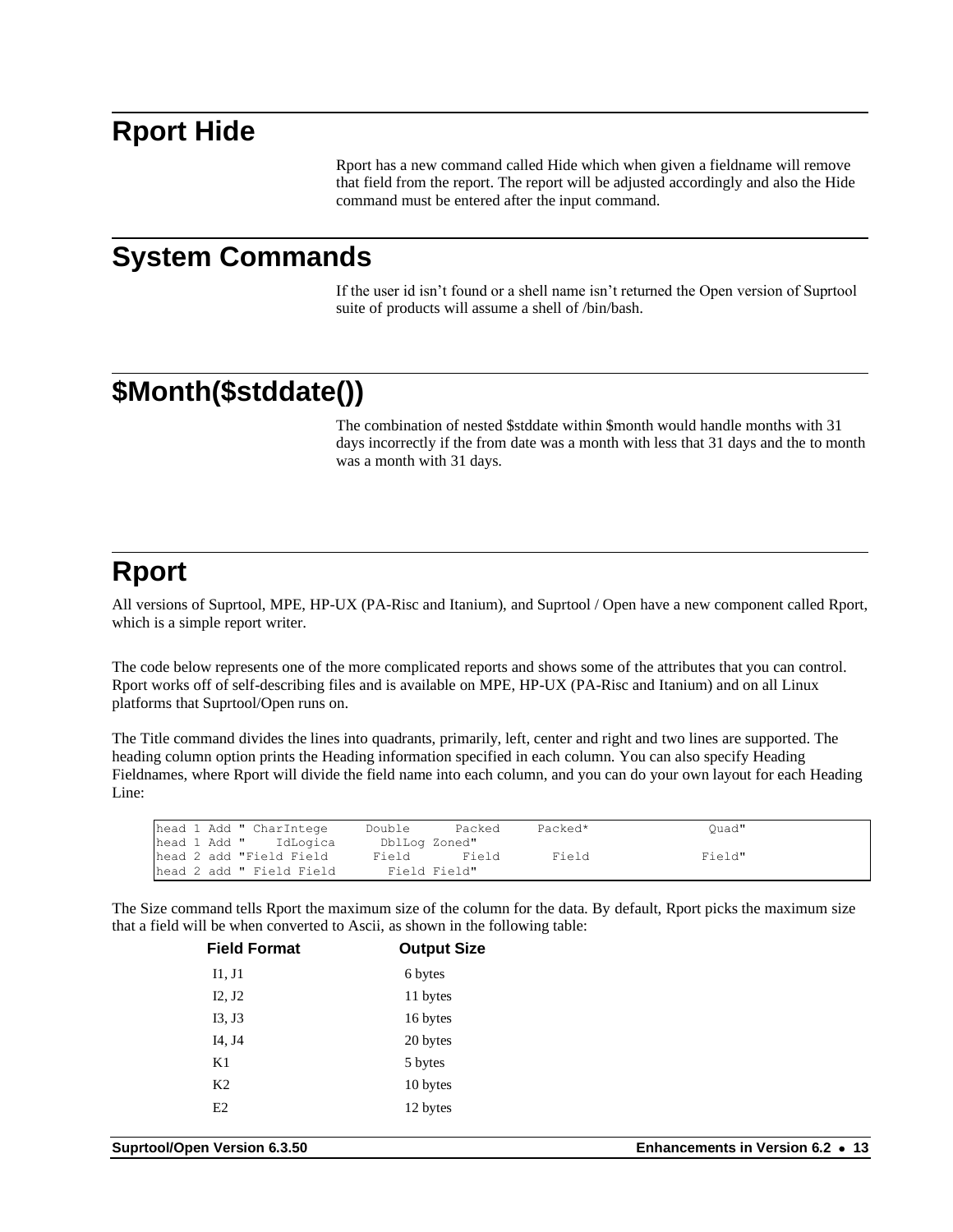| E4             | 23 bytes       |
|----------------|----------------|
| R <sub>2</sub> | 12 bytes       |
| $Z_n$          | $n+1$ bytes    |
| P <sub>n</sub> | <i>n</i> bytes |

The integer specified beside the fieldname is the length for the field to use for the report. If the data overflows the field will be filled with asterisks. The Subtotal and Total commands are pretty self-explanatory.

```
in file1.rporttst
title line 1 left RPNAME "SampReport"
title line 1 center RPCOMPANY "Robelle Solutions"
title line 1 right rppageno tag "Page No : "
title line 2 left rpdate tag "Date : " 
title line 2 right rpruntime tag "Run Time : "
head 1 col "Char"
head 2 col "Field"
head 1 col "Integer"
head 2 col "Field"
head 1 col "Double"
head 2 col "Field"
head 1 col "Packed"
head 2 col "Field"
head 1 col "Packed*"
head 2 col "Field"
head 1 col "Quad"
head 2 col "Field"
head 1 col "Id"
head 2 col "Field"
head 1 col "Logical"
head 2 col "Field"
head 1 col "DblLog"
head 2 col "Field"
head 1 col "Zoned"
head 2 col "Field"
size int-field 8
size dbl-field 8
size packed-field 7
size packed*-field 7
size quad-field 7
size logical-field 7
size dbllog-field 7
size zoned-field 8
subtotal int-field dbl-field packed-field packed*-field quad-field id-field
subtotal logical-field dbllog-field zoned-field
total int-field dbl-field packed-field packed*-field quad-field id-field
total logical-field dbllog-field zoned-field
out REPORT01
xeq
```
The above code creates the following report. The report shows that it can handle most data types (the field names are the data types) and provides a simple layout and automatically aligns the subtotals and the total lines. The subtotaling works off the sorted field, (in this case char-field) and prints a subtotal line each time the char-field changes.

| SampReport |                |        |       | Robelle Solutions |      |             |         |                  | Page No : 1 |
|------------|----------------|--------|-------|-------------------|------|-------------|---------|------------------|-------------|
|            | Date: 20191024 |        |       |                   |      |             |         | Run Time : 12:45 |             |
| Char       | Integer        | Double |       | Packed Packed*    | Ouad | Ιd          | Logical | DblLog           | Zoned       |
| Field      | Field          | Field  | Field | Field             |      | Field Field | Field   | Field            | Field       |

**14** • **Enhancements in Version 6.2 Suprtool/Open Version 6.3.50**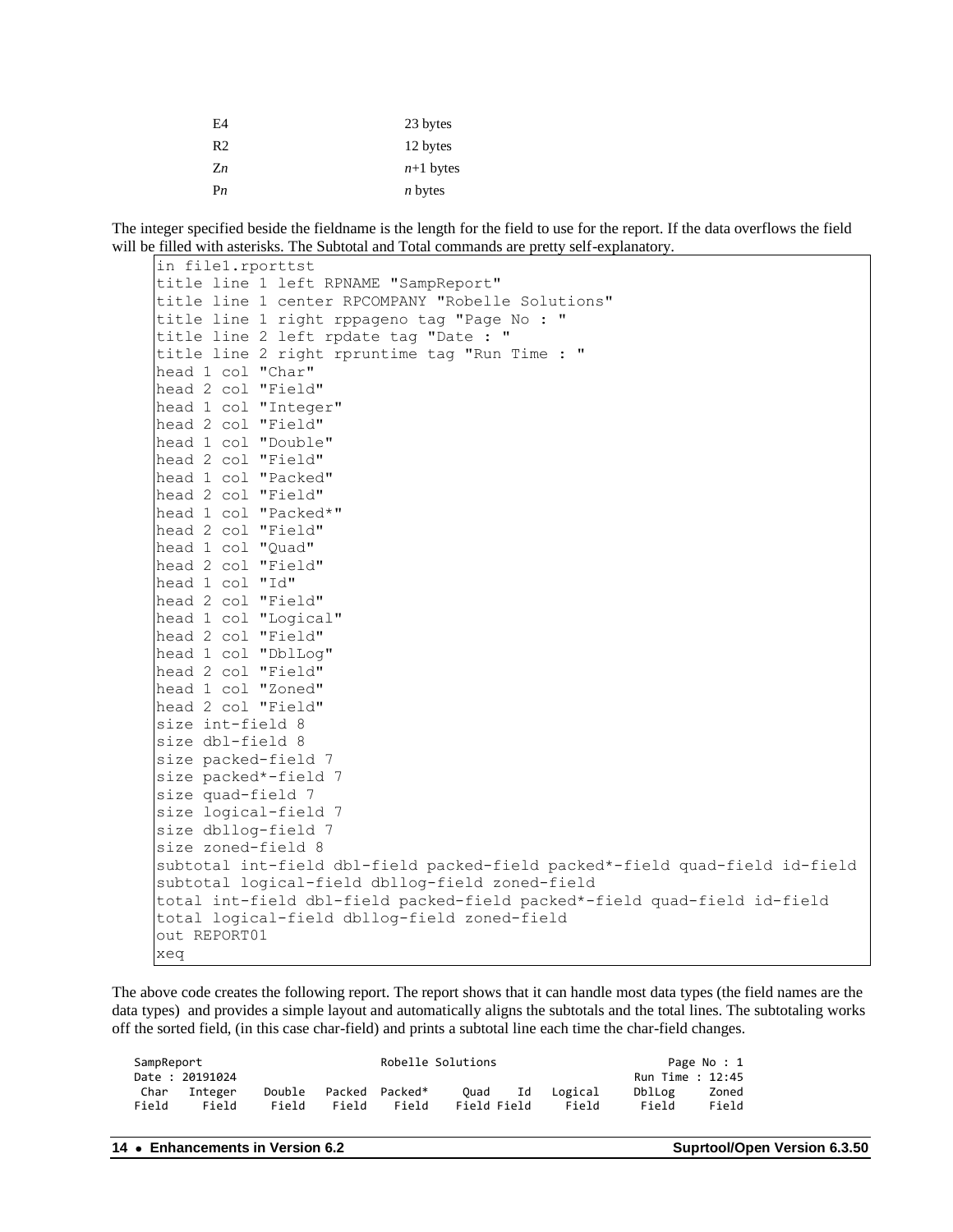| 11111 | 11.11  | 111.11  | $+111.11$         | $+111.11$  | 111.11  | 1              | 11.11  | 111.11  | 111.11  |
|-------|--------|---------|-------------------|------------|---------|----------------|--------|---------|---------|
|       | 11.11  | 111.11  | $+111.11$         | $+111.11$  | 111.11  | 1              | 11.11  | 111.11  | 111.11  |
| 22222 | 22.22  | 222.22  | $+222.22$         | $+222.22$  | 222.22  | $\mathbf{1}$   | 22.22  | 222.22  | 222.22  |
| 22222 | 22.22  | 222.22  | $+222.22$         | $+222.22$  | 222.22  | 2              | 22.22  | 222.22  | 222.22  |
|       | 44.44  | 444.44  | $+444.44$         | $+444.44$  | 444.44  | 3              | 44.44  | 444.44  | 444.44  |
| 33333 | 33.33  | 333.33  | $+333.33$         | $+333.33$  | 333.33  | $\mathbf{1}$   | 33.33  | 333.33  | 333.33  |
| 33333 | 33.33  | 333.33  | $+333.33$         | $+333.33$  | 333.33  | $\overline{2}$ | 33.33  | 333.33  | 333.33  |
| 33333 | 33.33  | 333.33  | $+333.33$         | $+333.33$  | 333.33  | 3              | 33.33  | 333.33  | 333.33  |
|       | 99.99  | 999.99  | $+999.99$         | $+999.99$  | 999.99  | 6              | 99.99  | 999.99  | 999.99  |
| 44444 | 44.44  | 444.44  | $+444.44$         | $+444.44$  | 444.44  | $\mathbf{1}$   | 44.44  | 444.44  | 444.44  |
| 44444 | 44.44  | 444.44  | $+444.44$         | $+444.44$  | 444.44  | 2              | 44.44  | 444.44  | 444.44  |
| 44444 | 44.44  | 444.44  | $+444.44$         | $+444.44$  | 444.44  | 3              | 44.44  | 444.44  | 444.44  |
| 44444 | 44.44  | 444.44  | $+444.44$         | $+444.44$  | 444.44  | 4              | 44.44  | 444.44  | 444.44  |
|       | 177.76 | 1777.76 | +1777.76          | +1777.76   | 1777.76 | 10             | 177.76 | 1777.76 | 1777.76 |
| 55555 | 55.55  | 555.55  | +555.55           | +555.55    | 555.55  | $\mathbf{1}$   | 55.55  | 555.55  | 555.55  |
| 55555 | 55.55  | 555.55  | $+555.55$         | $+555.55$  | 555.55  | $\overline{2}$ | 55.55  | 555.55  | 555.55  |
| 55555 | 55.55  | 555.55  | $+555.55$         | $+555.55$  | 555.55  | 3              | 55.55  | 555.55  | 555.55  |
| 55555 | 55.55  | 555.55  | $+555.55$         | $+555.55$  | 555.55  | 4              | 55.55  | 555.55  | 555.55  |
| 55555 | 55.55  | 555.55  | $+555.55$         | $+555.55$  | 555.55  | 5              | 55.55  | 555.55  | 555.55  |
|       | 277.75 | 2777.75 | +2777.75 +2777.75 |            | 2777.75 | 15             | 277.75 | 2777.75 | 2777.75 |
|       | 611.05 | 6111.05 | $+6111.05$        | $+6111.05$ | 6111.05 | 35             | 611.05 | 6111.05 | 6111.05 |
|       |        |         |                   |            |         |                |        |         |         |

#### <span id="page-14-0"></span>**\$BOM and \$EOM**

Suprtool has two new subfunctions called \$BOM and \$EOM which are now available in the \$stddate and \$month functions. The \$bom returns the beginning of the month date, "01" and the \$eom, returns the end of the month for the given date.

For Example, the \$stddate function will return the converted curdate, with either the beginning of the month for the day or the end of the month for the given curdate.

```
in file131
item curdate, date, ddmmyyyy
ext curdate
ext curbom=$stddate(curdate,$bom)
ext cureom=$stddate(curdate, $eom)
```
You can also use \$stddate to convert a date that is already in ccyymmdd format to the beginning of the month or the end of the month respectively.

You can also use \$bom and \$eom as part of the \$month function even if the date is not in ccyymmdd format.

```
Item curdate, date, ddmmyyyy
ext curdate
ext curbom=$month($stddate(curdate), +6, $bom)
ext cureom=$month($stddate(curdate),+6,$eom)
```
#### <span id="page-14-1"></span>**String Function Checks**

Some of the String functions in Suprtool did not have proper length checks in place to insure that an overflow wouldn't occur for specific functions. The length for most string fields to be checked is 4095 bytes. Suprtool will now throw a more generalized error of:

Error: Field in function is greater than 4095 bytes

If a function is longer than the 4095, the field is potentially corrupted and/or truncated.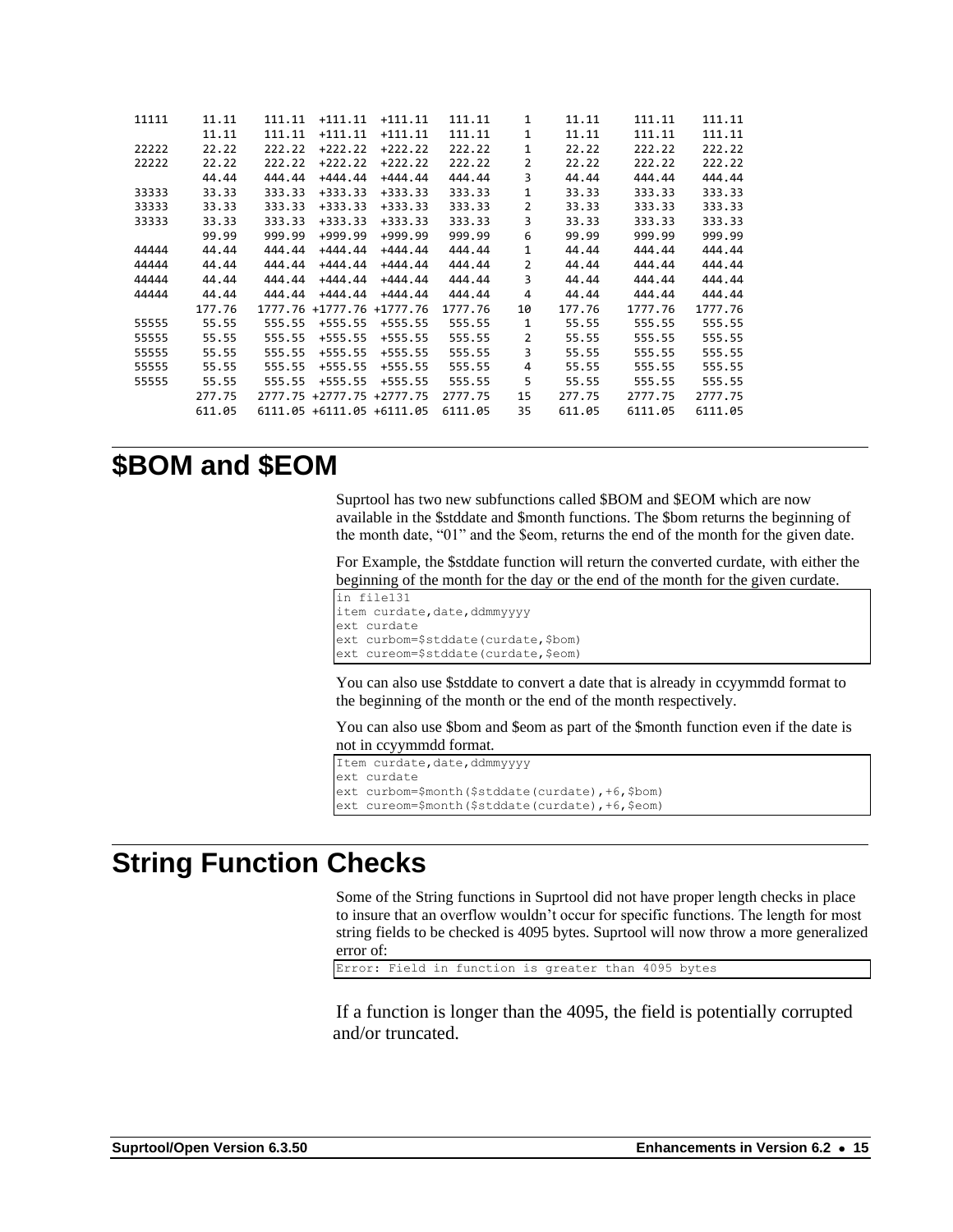## <span id="page-15-0"></span>**Sdlinux for Linux**

SDLinux is a utility that will convert the Self-Describing information, such that Suprtool/Open can read the file. Specifically, it is meant to convert the .sd file from an HP-UX system to be read on Linux natively.

Sdlinux, will change the sd version field which tells Suprtool/Open the endianness of the sd file.

| SD Version     | <b>Endianness</b>         | Extended<br><b>Names</b> |
|----------------|---------------------------|--------------------------|
| <b>B.00.00</b> | BIG (HP-UX) LITTLE(LINUX) | NO.                      |
| <b>B.00.01</b> | BIG (HP-UX) LITTLE(LINUX) | YES                      |
| <b>B.00.02</b> | BIG                       | N <sub>O</sub>           |
| <b>B.00.03</b> | BIG                       | YES                      |

The sdlinux utility has four options, -f, -r, -h and –d. Only one option can be specified at any given time:

| Option | <b>SD</b> Version                                          | Integer Field                                                        |
|--------|------------------------------------------------------------|----------------------------------------------------------------------|
| $-f$   | B.00.00 becomes B.00.02 and<br>B.00.01 becomes B.00.03     | Any integer/logical field<br>gets flagged as BE.                     |
| -r     | B.00.02 becomes B.00.00 and<br>B.00.03 becomes B.00.01     | Any integer/logical field<br>gets the Endianness flag<br>turned off. |
| -h     | $B.00.02$ becomes $B.00.00$ and<br>B.00.03 becomes B.00.01 | No effect.                                                           |
| -d     | No effect.                                                 | Any integer/logical field<br>gets the Endianness flag<br>turned off. |

The sdlinux utility gets run with the above options and a filename for an argument as in:

./sdlinux '-ffilename' ./sdlinux '-rfilename' ./sdlinux '-hfilename' ./sdlinux '-dfilename'

The filename specified just needs to be the data file name not the sd filename. Regardless, sdlinux will figure out what to do if the .sd extension is in the filename argument.

## <span id="page-15-1"></span>**Set Limits Override On | Off**

Set Limits OverRide tells Suprtool for MPE to ignore any subsequent Set Limits TableSize command. This was added since the new MPE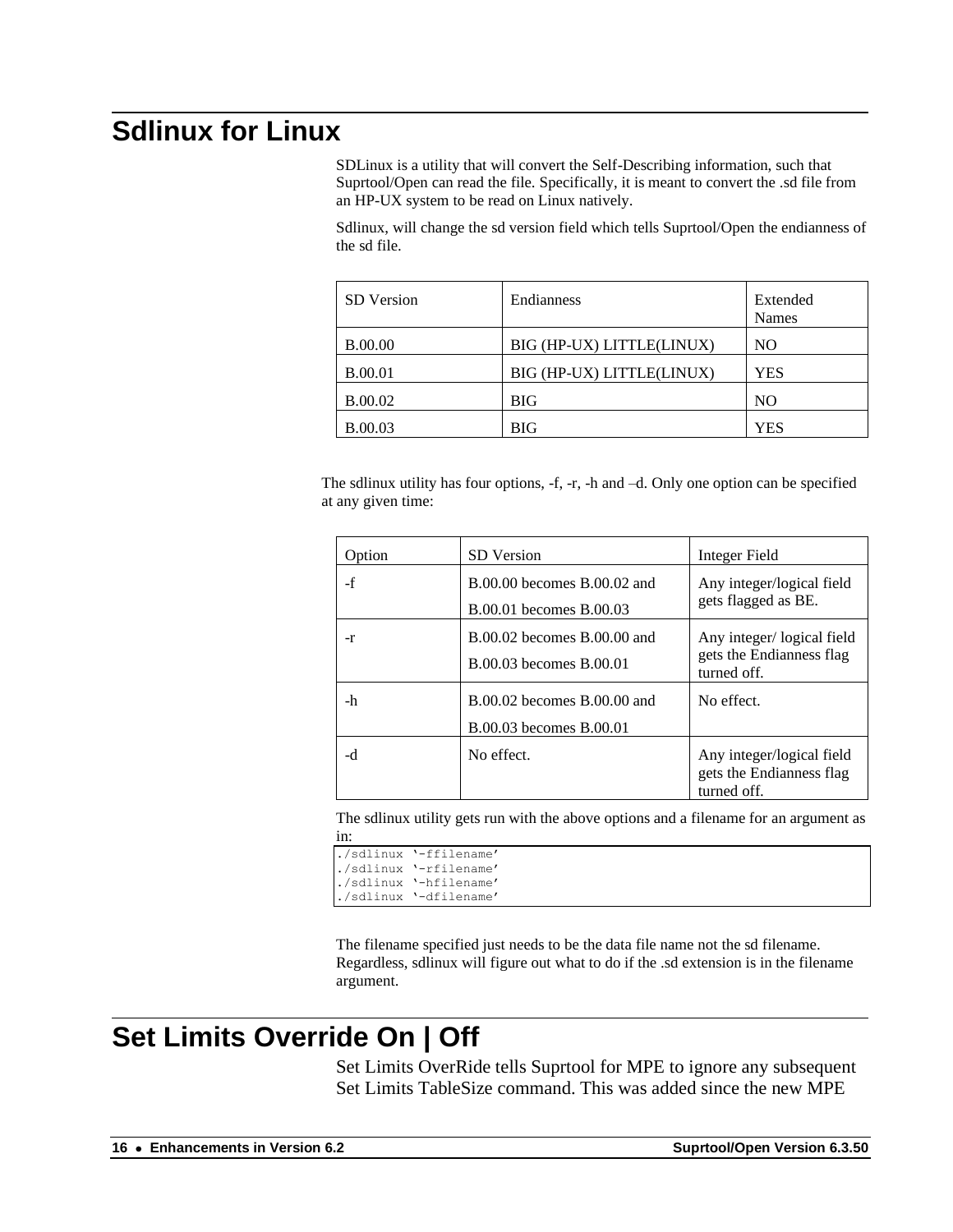table size is now 2 GB and works well without any limit. It was also added as Suprtool 4.4 and lower did not calculate the Set Limits Tablesize limit properly. So, if a user had Set Limits Tablesize 25, Suprtool would allow for a table greater than that old limit, while the new version of the table would stop with "Table Full" as prescribed by the command.

Overriding the TableSize, allows for customers to set in a global suprmgr file and not have to search thru code to remove the specific command.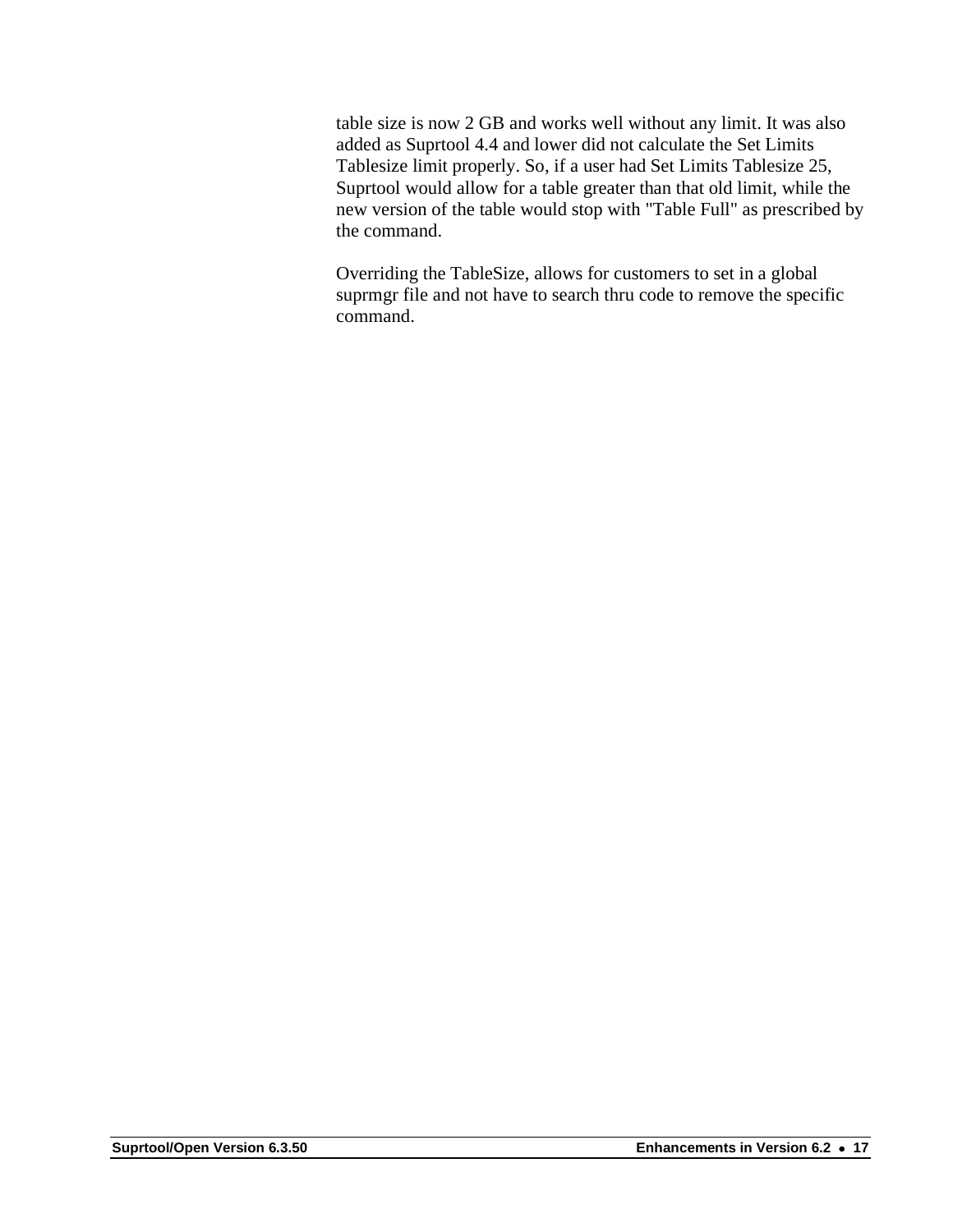# <span id="page-17-0"></span>**Enhancements in Version 6.1**

## <span id="page-17-1"></span>**ENDIANIEEE**

Suprtool now supports IEEE fields to optionally be written out in Big Endian Byteorder when the setting:

Set EndianIEEE BE

will tell Suprtool to write out any IEEE field in BigEndian byte order on Linux on a small endian machine. This setting automatically gets turned on when accessing an Eloquence B.08.30, database when the BYTEORDER is set to BE2 or BEDATA2.

### <span id="page-17-2"></span>**Eloquence B.08.30**

Suprtool now supports Eloquence B.08.30 database which has a new feature whereby you can pick the BYTEORDER of any I/J/K and IEEE fields. There are several options for the BYTEORDER and they are NATIVE, COBOL, BE, BE2, BEDATA AND BEDATA2. See the table below to:

| <b>BYTEORDER</b>    | I/J/K Data    | <b>Ieee Data</b> | Image Area    |
|---------------------|---------------|------------------|---------------|
| <b>NATIVE</b>       | <b>NATIVE</b> | <b>NATIVE</b>    | <b>NATIVE</b> |
| <b>COBOL</b>        | BE            | <b>NATIVE</b>    | BE            |
| BE                  | BE            | <b>NATIVE</b>    | BE            |
| BE <sub>2</sub>     | BE            | ВE               | BE            |
| <b>BEDATA</b>       | BE            | <b>NATIVE</b>    | <b>NATIVE</b> |
| BEDATA <sub>2</sub> | BE            | BE               | <b>NATIVE</b> |

What Suprtool does to support this is takes note of the option and sets it's own internal flag(s) appropriately and then turns off the translation from Eloquence so the data isn't translated twice. These options in both Suprtool and Eloquence is to support certain COBOL compilers that have Integers and Logicals of all sizes in Big Endian ByteOrder.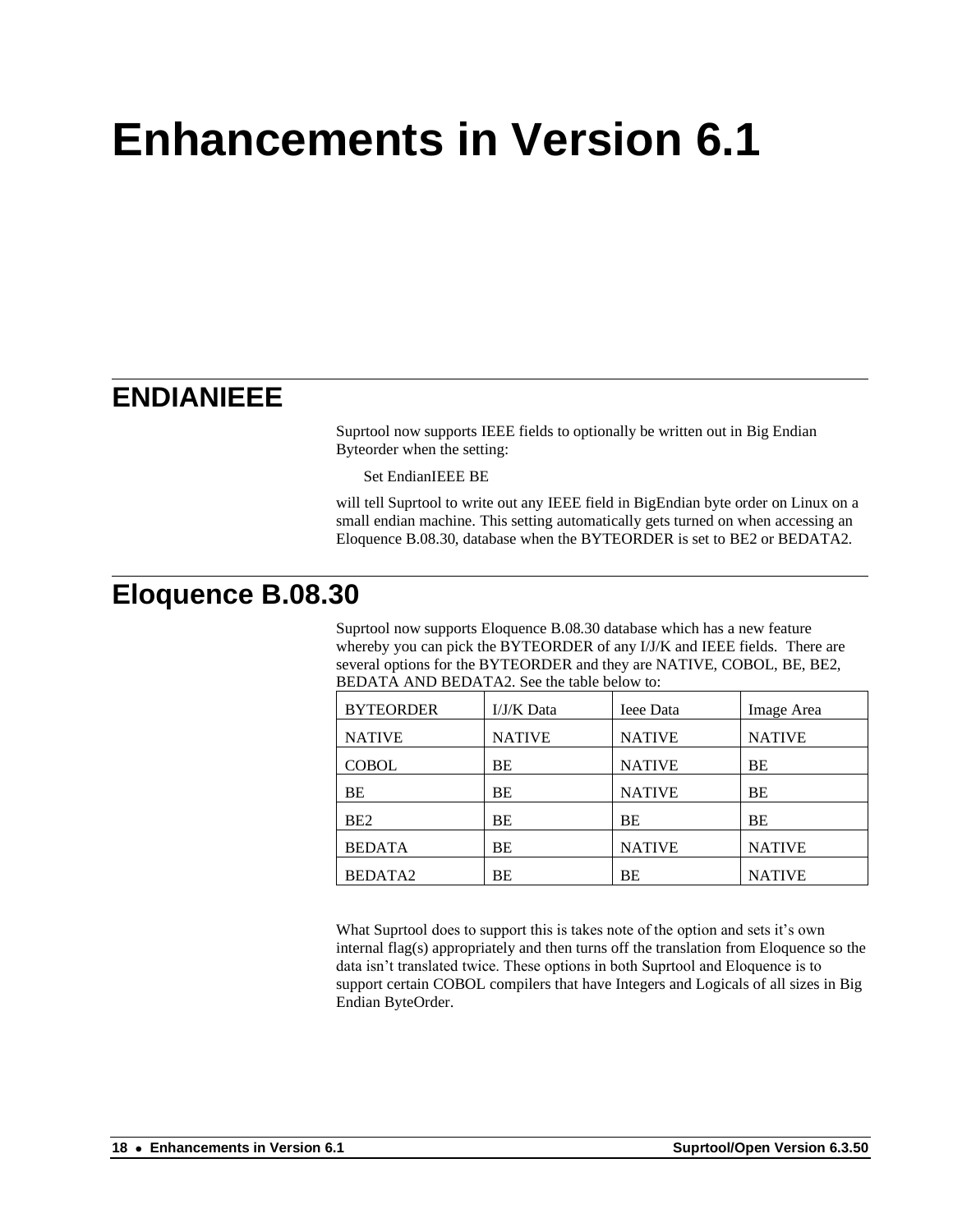## <span id="page-18-0"></span>**STEXPORT**

STExport now supports 8196 bytes on the input, and the output file.

### <span id="page-18-1"></span>**SUPRLINK**

Suprlink now supports 8196 bytes on the input file, link file and 16384 bytes on the output file.

## <span id="page-18-2"></span>**\$Length**

Suprtool has a new function called \$length which returns a double integer number that is the length of a given byte or numeric field. For byte type fields Suprtool starts at the right most byte position to look for any non-space character and calculates the length of the data. For numeric fields Suprtool will convert the number to display and starting on the left will search for any non-zero character to establish the length.

Below is an excerpt from the manual, that describes how it can be used:

### <span id="page-18-4"></span><span id="page-18-3"></span>**\$LENGTH (Works on Byte-type and numeric fields)**

Purpose of the \$length frunction is to return the length of the specified byte field as if the field has had the \$rtrim function applied or the position of the rightmost nonspace character.

#### **If Usage:**

if \$length(NAME) >= 15

#### **Extract Usage:**

Define LenField,1,4,double extract LenField=\$length(byte-field)

## <span id="page-18-6"></span><span id="page-18-5"></span>**\$ROBELLE variable**

The \$ROBELLE variable on HP-UX and Open platforms has been expanded to 55 characters for the \$ROBELLE directory name when you are installing outside of /opt/robelle. You use the \$robelle variable to tell suprtool and all of the programs that come with suprtool where to find where it is installed.

#### <span id="page-18-7"></span>**Set EditSignNeutral**

The \$edit function converts data from numeric to byte and applies an edit mask to format the data. Neutral data is not considered to be signed so if you have neutral data, a positive sign will not be applied to the edit mask. With Set EditSignNeutral turned on, Suprtool will consider the Neutral data to be positive and therefore print out the "+" or "DR", depending on the edit-mask used.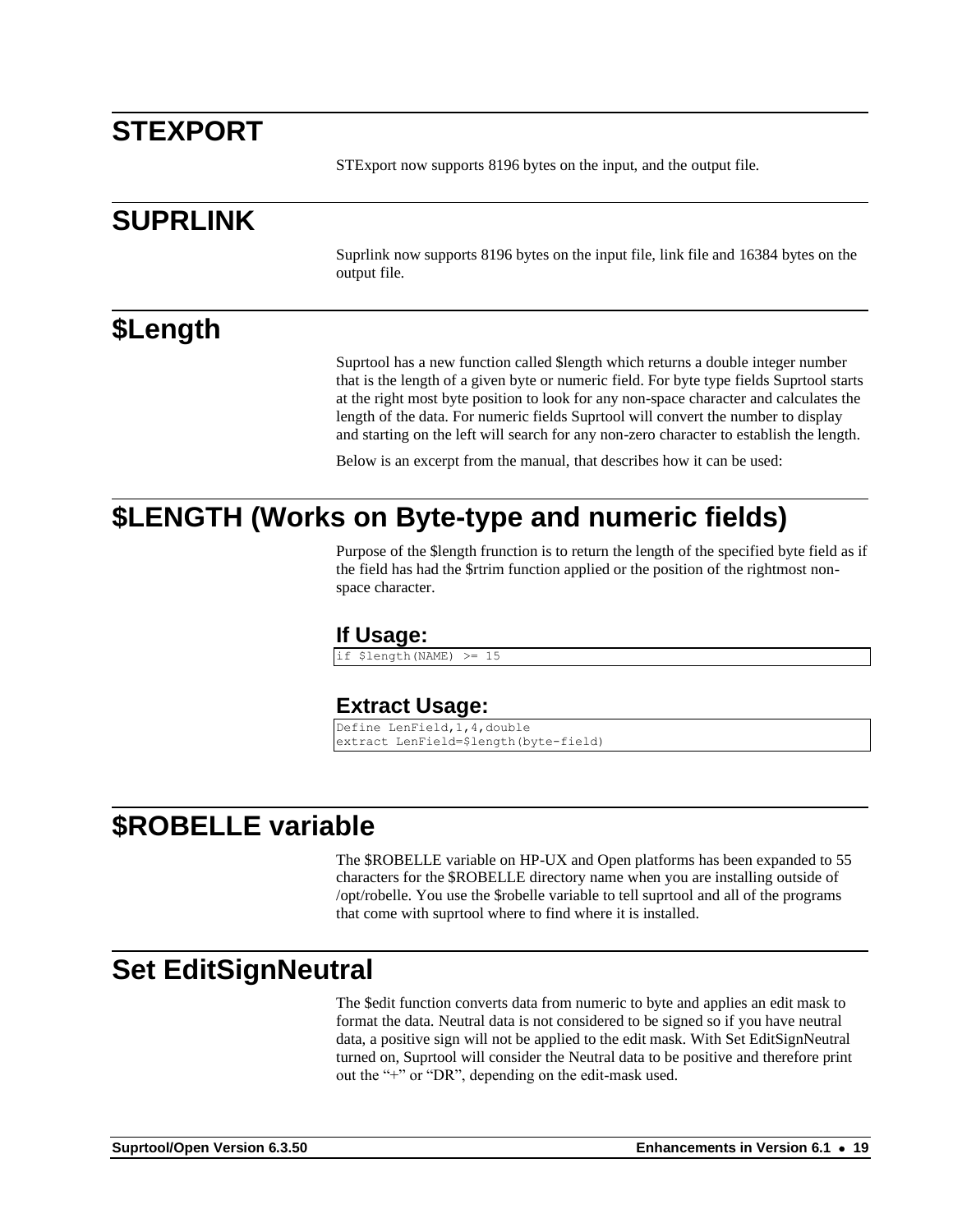Set EditSignNeutral On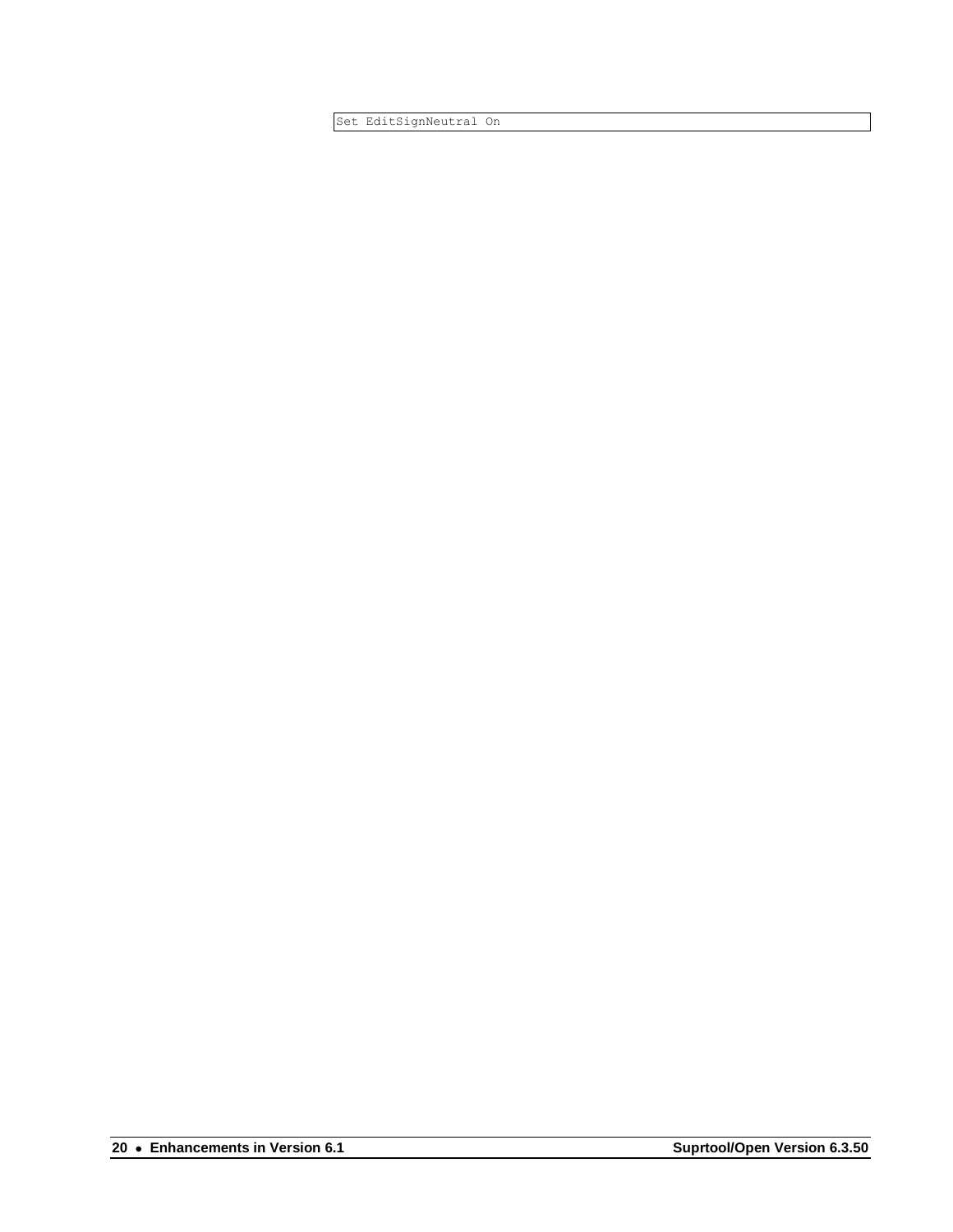# <span id="page-20-0"></span>**Enhancements in Version 6.0**

## <span id="page-20-1"></span>**HP-UX Data Files**

Suprtool/Open now has the ability to read self-describing files that come directly from HP-UX. Suprtool/Open will depending on the version of the SD file format will when necessary, convert all of the SD information from BigEndian data to Little Endian numbers such that Suprtool/Open will be able to natively read the files.

Sdlinux is a new utility available for HP-UX that will help aid in allowing Suprtool/Open to know whether or not an SD file is bigendian or smallendian.

## <span id="page-20-2"></span>**ENDIANINT**

Suprtool/Open now has the ability to read and write Self-Describing files with Integers that are in BigEndian format.

Set EndianInt BE

Will tell Suprtool to write out any Integer in BigEndian byte order on Linux on a small endian machine.

## <span id="page-20-3"></span>**ENDIANLOG**

Suprtool/Open now has the ability to read and write Self-Describing files with Logicals that are in BigEndian format.

Set EndianLog BE

Will tell Suprtool to write out any Logical in BigEndian byte order on Linux on a small endian machine.

## <span id="page-20-4"></span>**FFISBE**

Suprtool/Open now has the ability to read Flat Files with BigEndian Data. If SetFFISBE is turned On, Suprtool will assume that Integer and Logical fields are in BigEndian format.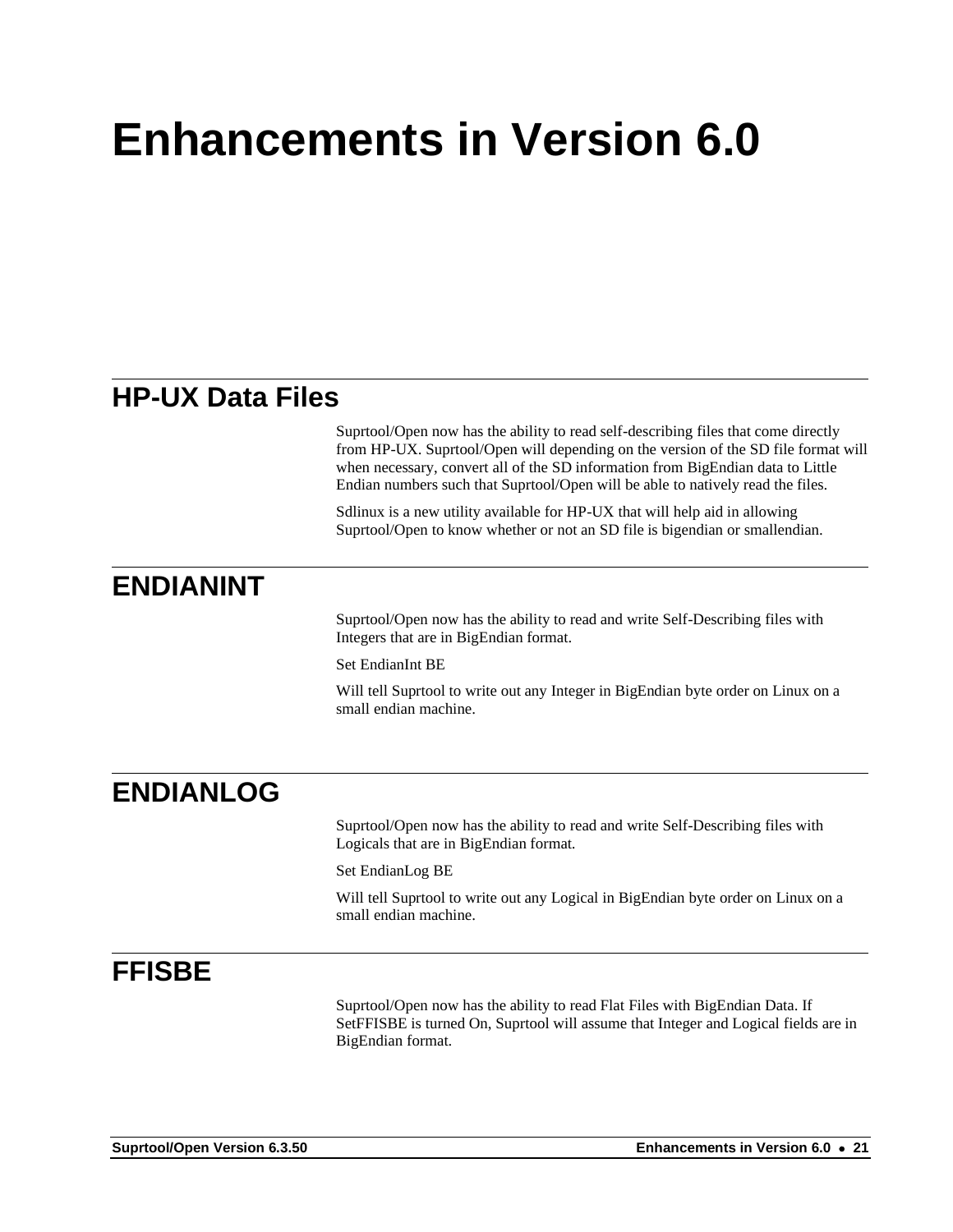## <span id="page-21-0"></span>**Sdlinux Utility**

Suprtool now has a utility called sdlinux, which will help convert an HP-UX selfdescribing file which will have Big Endian numbers, in the Self-Describing information and in the integers in the data file. The sdlinux utility is available in the Suprtool 6.0 HP-UX download or you can ftp the utility from our ftp site by doing the following from you HP-UX system:

cd /opt/robelle/bin ftp [ftp.robelle.com](ftp://ftp.robelle.com/) anonymous youremail@domain.com binary get sdlinux quit

Please note that you need Suprtool 6.0 version of Suprtool/Open, but there is no dependency, on what version of Suprtool you are using on HP-UX. The utility was just distributed with the 6.0 version as it was the next available release vehicle.

Sdlinux, will change the sd version field which tells Suprtool/Open the endianness of the sd file.

| <b>SD</b> Version | Endianness                | Extended<br>Names |
|-------------------|---------------------------|-------------------|
| <b>B.00.00</b>    | BIG (HP-UX) LITTLE(LINUX) | NO                |
| <b>B.00.01</b>    | BIG (HP-UX) LITTLE(LINUX) | <b>YES</b>        |
| <b>B.00.02</b>    | <b>BIG</b>                | NO <sub>1</sub>   |
| <b>B.00.03</b>    | BIG                       | <b>YES</b>        |

The sdlinux utility has four options, -f, -r, -h and –d. Only one option can be specified at any given time:

| Option | <b>SD</b> Version                                      | <b>Integer Field</b>                                                 |
|--------|--------------------------------------------------------|----------------------------------------------------------------------|
| $-f$   | B.00.00 becomes B.00.02 and<br>B.00.01 becomes B.00.03 | Any integer/logical field<br>gets flagged as BE.                     |
| -r     | B.00.02 becomes B.00.00 and<br>B.00.03 becomes B.00.01 | Any integer/logical field<br>gets the Endianness flag<br>turned off. |
| -h     | B.00.02 becomes B.00.00 and<br>B.00.03 becomes B.00.01 | No effect.                                                           |
| -d     | No effect.                                             | Any integer/logical field<br>gets the Endianness flag<br>turned off. |

The sdlinux utility gets run with the above options and a filename for an argument as in: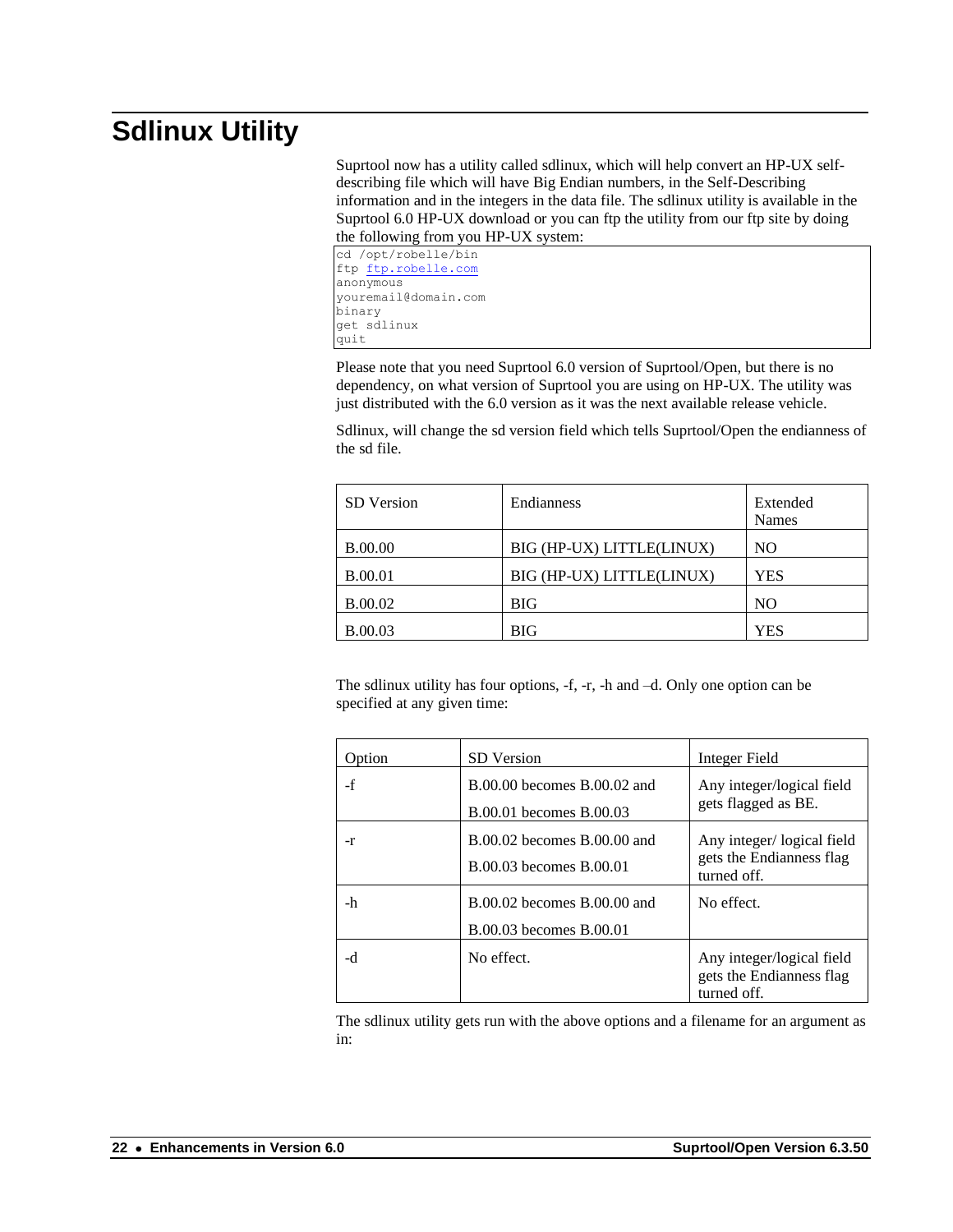|  | ./sdlinux '-ffilename' |
|--|------------------------|
|  | ./sdlinux '-rfilename' |
|  | ./sdlinux '-hfilename' |
|  | ./sdlinux '-dfilename' |

The filename specified just needs to be the data file name not the sd filename. Regardless, sdlinux will figure out what to do if the .sd extension is in the filename argument.

Please see the following example how you can move data from HP-UX, to Linux natively without having to export to ascii. On HP-UX, you simply create a self-describing file as you normally would:

```
Base mydb
Get mydataset
Out outfile,link
Xeq
```
Then you can use sdlinux to make some quick changes to the Self-describing information, specifically the version in the header and the integers and logicals get updated with the big endian flag being turned on:

sdlinux '-foutfile'

You can then ftp the data file and the sd file over to your Linux box:

```
ftp linuxbox.robelle.com
user
password
put outfile outfile
put outfile.sd outfile.sd
quit
```
You can then reverse the effects of the –f option with the –r option on the files after you have transferred:

sdlinux -routfile

Then on Linux you can read the sd file natively even though the sd information has big endian information and the data file can be read with bigendian integers and logicals.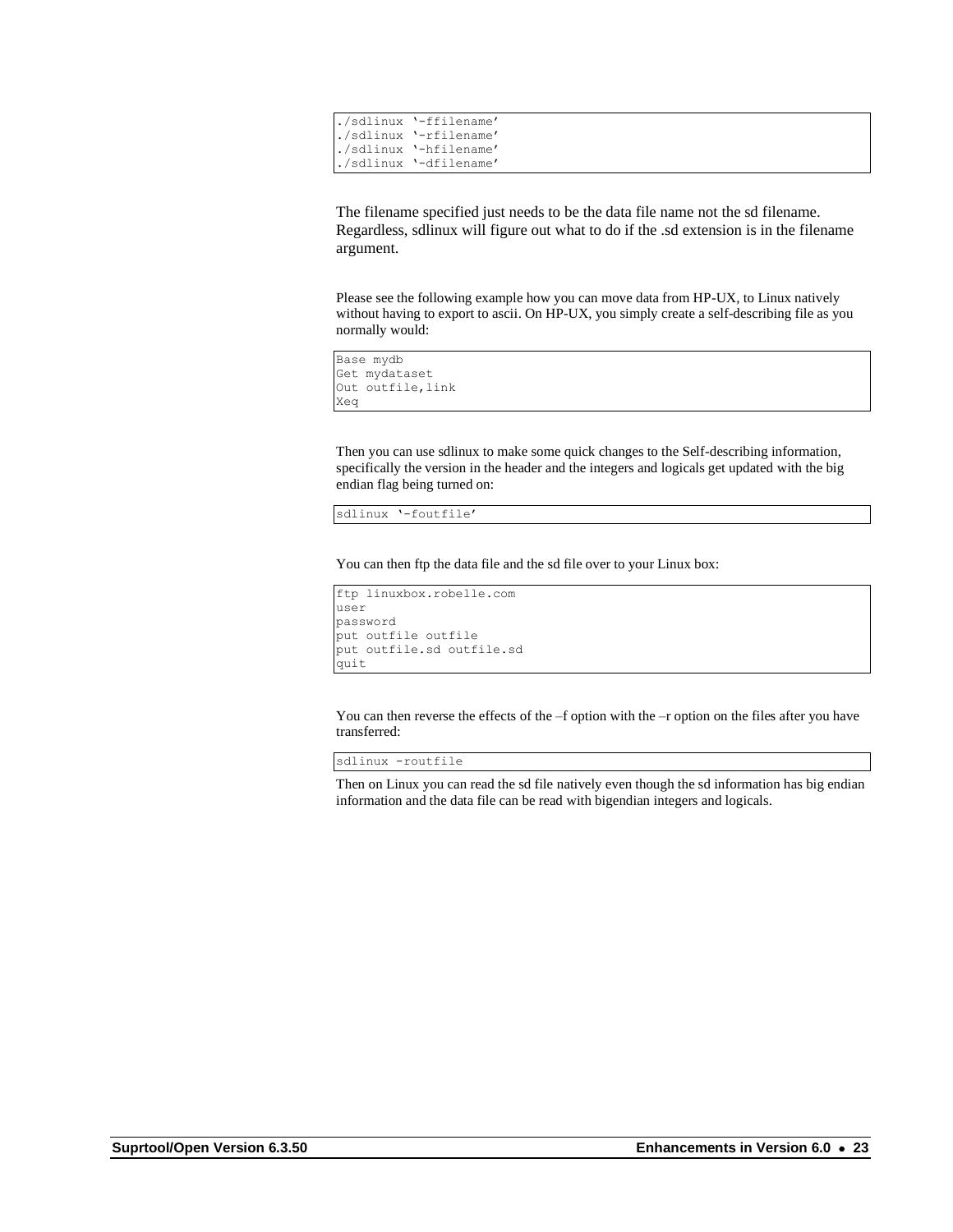| >in outfile                                      |               |                 |               |            |     |
|--------------------------------------------------|---------------|-----------------|---------------|------------|-----|
| $>$ form                                         |               |                 |               |            |     |
| File: outfile (SD Version B.00.02) Has linefeeds |               |                 |               |            |     |
| Entry:                                           |               |                 | Offset        |            |     |
| CHAR-FIELD                                       |               | X5              | 1             |            |     |
| TNT-FTELD                                        |               | T1 1            | 6             |            | BE  |
| DBL-FIELD                                        |               | I2              | 8             |            | BE  |
|                                                  | PACKED-FIELD  | P12             | 12            |            |     |
|                                                  | PACKED*-FIELD | P12             | 18            |            |     |
| OUAD-FIELD                                       |               |                 | 24<br>I4      |            | BE  |
| ID-FIELD                                         |               | $\overline{11}$ | 32            |            | BЕ  |
|                                                  | LOGICAL-FIELD | K1              | 34            |            | BE. |
| DBLLOG-FIELD                                     |               | K2              | 36            |            | ΒE  |
| ZONED-FIELD                                      |               | Z5              | - 40          |            |     |
| <b>FILLER</b>                                    |               |                 | X36 45        |            |     |
| Entry Length: 80 Blocking: 1                     |               |                 |               |            |     |
| >num 3                                           |               |                 |               |            |     |
| $>$ list                                         |               |                 |               |            |     |
| $>$ xeq                                          |               |                 |               |            |     |
| $>$ IN outfile (0) $>$ OUT \$NULL (0)            |               |                 |               |            |     |
| CHAR-FIELD                                       | $= 11111$     |                 | TNT-FTELD     | $= 1111$   |     |
| DBL-FIELD                                        | $= 11111$     |                 | PACKED-FIELD  | $= +11111$ |     |
| $PACKED*-FIELD = +11111$                         |               |                 | QUAD-FIELD    | $= 11111$  |     |
| $TD - FTRID = 1$                                 |               |                 | LOGICAL-FIELD | $= 1111$   |     |
| $DBLLOG-FIELD$ = 11111                           |               |                 | ZONED-FIELD   | $= 11111$  |     |
| FILLER                                           | =             |                 |               |            |     |

## <span id="page-23-0"></span>**Set SDOutBE**

The Set command, SDOutBE when turned on Suprtool/Open on a Little Endian Linux box will create an SD file with BigEndian data such that it can be transferred to an HP-UX box and read natively on HP-UX.

When introduced, this feature was turned on, but has since been turned off in Build 13.

## <span id="page-23-1"></span>**BackwardChain**

The Set command, Backwardchain when turned on will tell the Chain command to do a Backward Chained read.

#### <span id="page-23-2"></span>**\$INRECNUM**

The if / extract commands can now utilize a new function called \$INRECNUM, which allows you to use the input record number in certain tasks. For example, the task below would find record number 11.

```
In somefile
 If $inrecnum=11
```
You can also, utilize the \$inrecnum function in the extract command: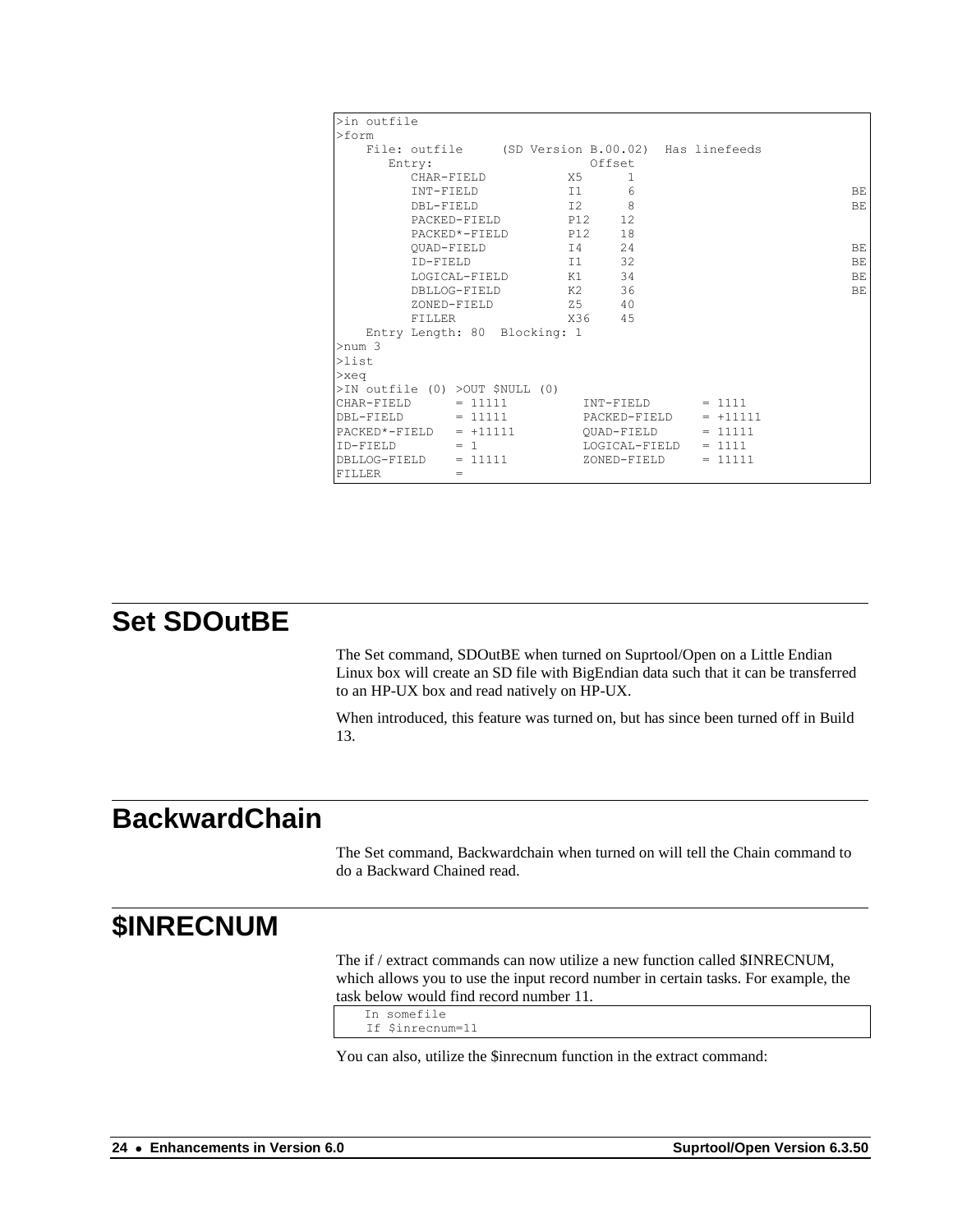```
In somefile
 Def recnum,1,4,double
 Ext recnum=$inrecnum
```
The \$inrecnum function was designed to find records especially in the instance where duplicate records are in a particular data source and cannot be isolated by any other means.

## <span id="page-24-0"></span>**\$LEADZEROZ**

The if / extract commands can now utilize a new function called \$LEADZEROZ, which allows you to add leading zeroes to a specific display field. This was designed specifically for the extract command and fixing up data but can be used in the if command as well.

\$NUMBER is capable of fixing up numbers, but the new \$LEADZEROZ function is more lightweight and simply adds leading zeroes, and has an option to justify right as shown below. The source data looks like this:





1 2 3

10 12

220

| >IN LEADZERO.SUPRTEST                 |
|---------------------------------------|
| >DEF A, 1, 12, DISPLAY                |
| >EXT A=\$LEADZEROZ(A,J)               |
| $\star$<br>$>$ $\circ$ ut.            |
| $>$ xeq                               |
| 000000000001                          |
| 000000000002                          |
| 000000000003                          |
| 000000000004                          |
| 000000000005                          |
| 000000000006                          |
| 000000000007                          |
| 000000000008                          |
| 000000000009                          |
| 000000000010                          |
| 000000000012                          |
| 000000012345                          |
| 000000000220                          |
| IN=13, OUT=13. CPU-Sec=1. Wall-Sec=1. |

The \$LEADZEROZ function cannot fix issues like commas and decimal places in a display field, this can be handled by the \$number function.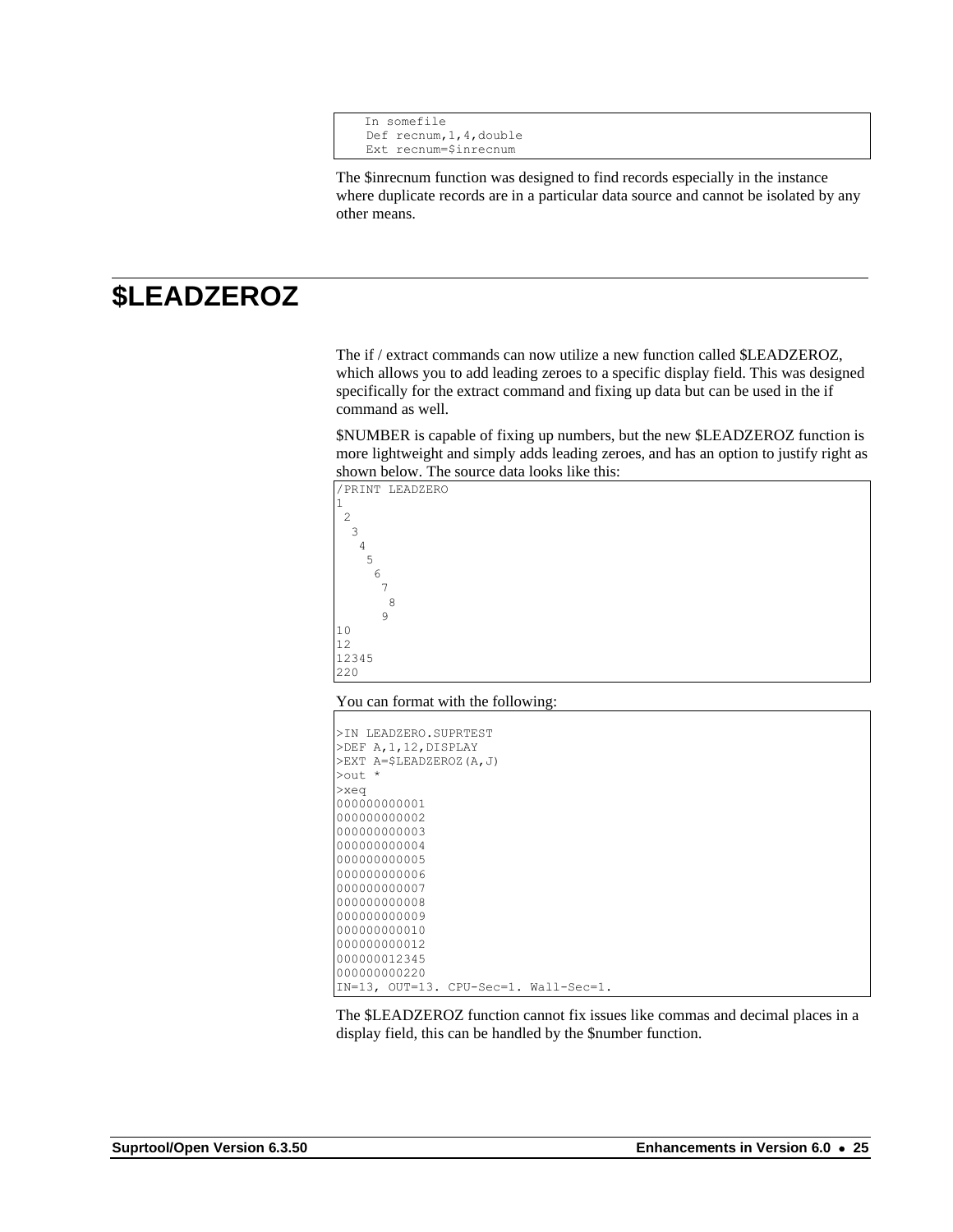## <span id="page-25-0"></span>**\$LEADZEROB**

The if / extract commands can now utilize a new function called \$LEADZEROB, which allows you to add leading zeroes to a specific byte field. This was designed specifically for the extract command and fixing up data but can be used in the if command as well. The data looks like this:





| >IN LEADZERO.SUPRTEST                 |  |  |
|---------------------------------------|--|--|
| $>$ DEF A, 1, 12, byte                |  |  |
| $>$ EXT A= $$LEADZEROB(A,J)$          |  |  |
| $\text{Out}$ *                        |  |  |
| $>$ xeq                               |  |  |
| 000000000001                          |  |  |
| 000000000002                          |  |  |
| 000000000003                          |  |  |
| 000000000004                          |  |  |
| 000000000005                          |  |  |
| 000000000006                          |  |  |
| 000000000007                          |  |  |
| 000000000008                          |  |  |
| 000000000009                          |  |  |
| 000000000010                          |  |  |
| 000000000012                          |  |  |
| 000000012345                          |  |  |
| 000000000220                          |  |  |
| IN=13, OUT=13. CPU-Sec=1. Wall-Sec=1. |  |  |

## <span id="page-25-1"></span>**\$JUSTIFYL**

The if / extract commands can now utilize a new function called \$JUSTIFYL, which allows you to left justify text to the left side of a field.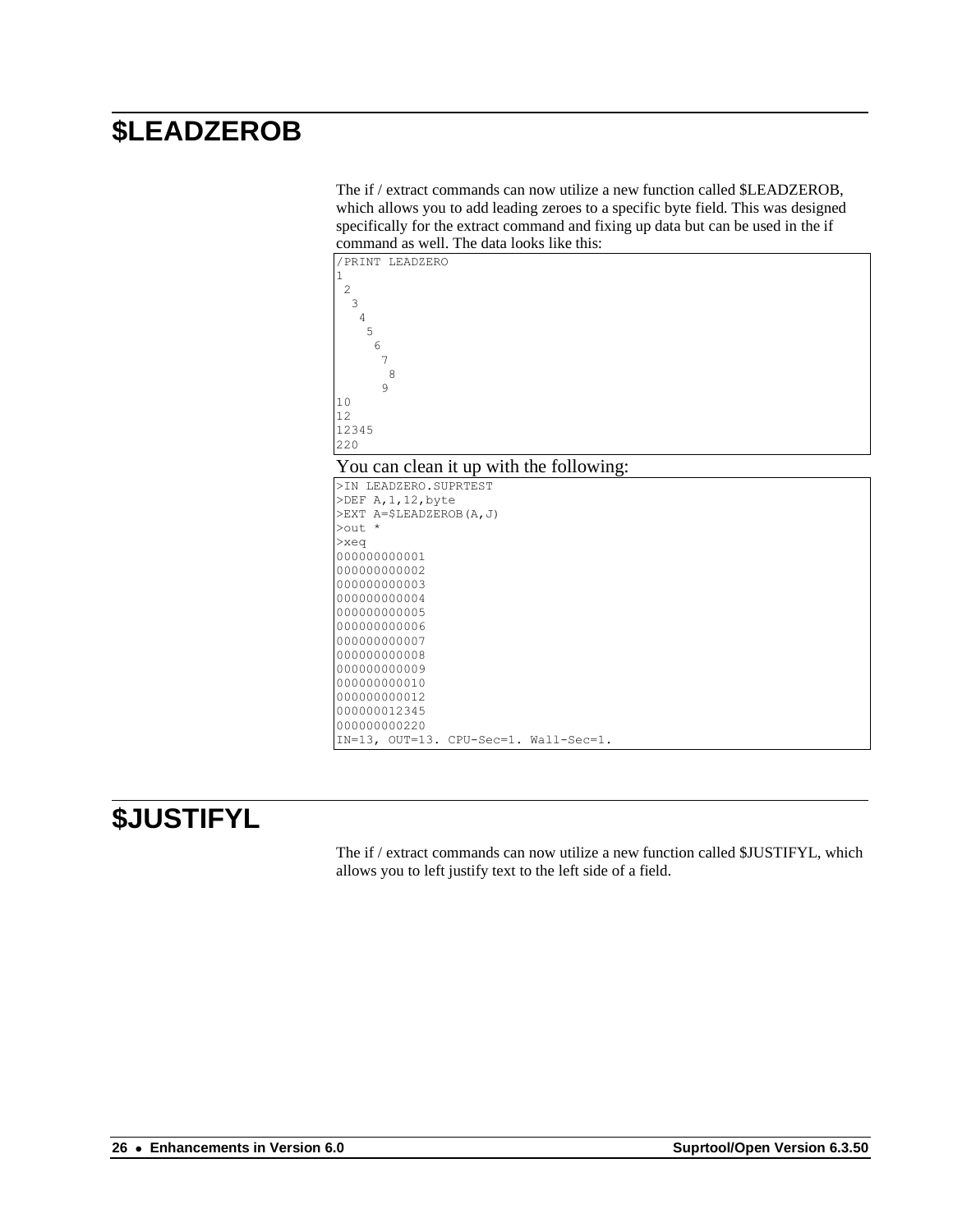| >in leadzero                          |
|---------------------------------------|
| $\text{Def } b, 1, 12, \text{byte}$   |
| >ext b=\$justifyl(b)                  |
| $\text{Out}$ *                        |
| $>$ xeq                               |
|                                       |
| $\overline{c}$                        |
| 3                                     |
| $\sqrt{4}$                            |
| 5                                     |
| $6\phantom{.}6$                       |
|                                       |
| $\boldsymbol{8}$                      |
| $\overline{9}$                        |
| 10                                    |
| 12                                    |
| 12345                                 |
| 220                                   |
| IN=13, OUT=13. CPU-Sec=1. Wall-Sec=1. |

## <span id="page-26-0"></span>**\$JUSTIFYR**

 $>$  $\mathbf{r}$ 

The if / extract commands can now utilize a new function called \$JUSTIFYR, which allows you to right justify text to the right side of a field.

|         | >in leadzero.suprtest                |                                       |  |  |  |
|---------|--------------------------------------|---------------------------------------|--|--|--|
|         | $\text{odef } a, 1, 12, \text{byte}$ |                                       |  |  |  |
|         | >ext a=\$justifyr(a)                 |                                       |  |  |  |
| >out *  |                                      |                                       |  |  |  |
| $>$ xeq |                                      |                                       |  |  |  |
|         | 1                                    |                                       |  |  |  |
|         | $\overline{2}$                       |                                       |  |  |  |
|         | 3                                    |                                       |  |  |  |
|         | $\overline{4}$                       |                                       |  |  |  |
|         | 5                                    |                                       |  |  |  |
|         | 6                                    |                                       |  |  |  |
|         | 7                                    |                                       |  |  |  |
|         | 8                                    |                                       |  |  |  |
|         | 9                                    |                                       |  |  |  |
|         | 10                                   |                                       |  |  |  |
|         | 12                                   |                                       |  |  |  |
|         | 12345                                |                                       |  |  |  |
|         | 220                                  |                                       |  |  |  |
|         |                                      | IN=13, OUT=13. CPU-Sec=1. Wall-Sec=1. |  |  |  |

## <span id="page-26-1"></span>**\$RESPACE**

The if / extract commands can now utilize a new function called \$RESPACE, which allows you to fixup byte data that has multiple spaces in between text. For example your data looks like this: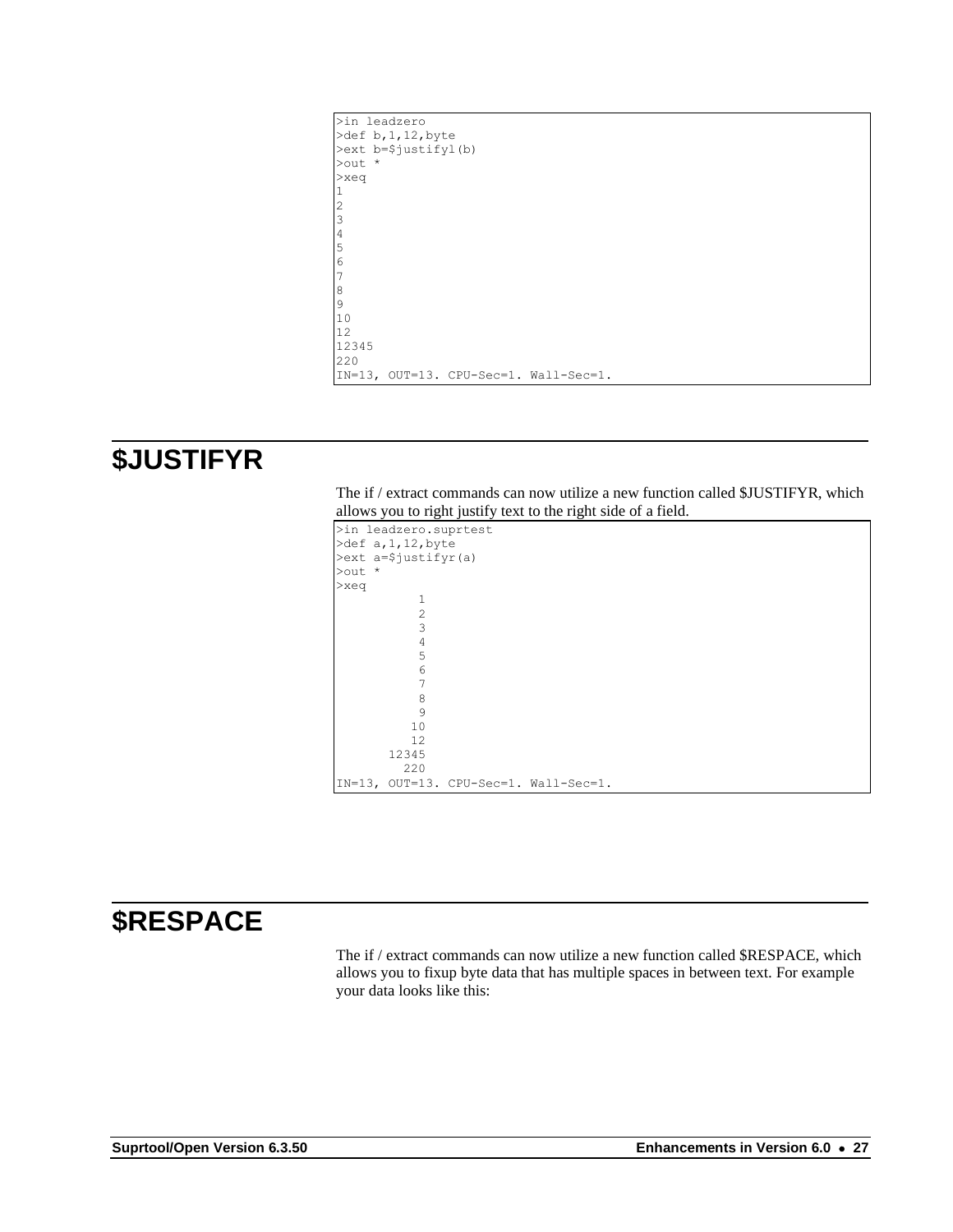```
>in respace.suprtest
>def text,1,40
>ext text
>out *
>xeq
this is a test
 this is a test
this is a test
this is a test
this is a test
this is a test
please note this is a test
this is a test
this is a test
this is a test
      this is a test
this is a test
this is a test
this is a test
dummy record
this is a not test
silly record
IN=30, OUT=30. CPU-Sec=1. Wall-Sec=1.
```
It can easily be fixed up and converted to what is shown below:

>in respace.suprtest >ext text=\$respace(text,J) >out \* >xeq this is a test this is a test this is a test this is a test this is a test this is a test please note this is a test this is a test this is a test this is a test this is a test this is a test this is a test this is a test dummy record this is a not test silly record IN=30, OUT=30. CPU-Sec=1. Wall-Sec=1.

## <span id="page-27-0"></span>**ORACLE and MYSQL Dynamic Loading**

Two new variables have been implemented to enhance the dynamic loading of the Oracle and MySQL client libraries. ROBELLE\_ORACLE\_PATH and ROBELLE\_MYSQL\_PATH can now be set to the directory where the libraries reside: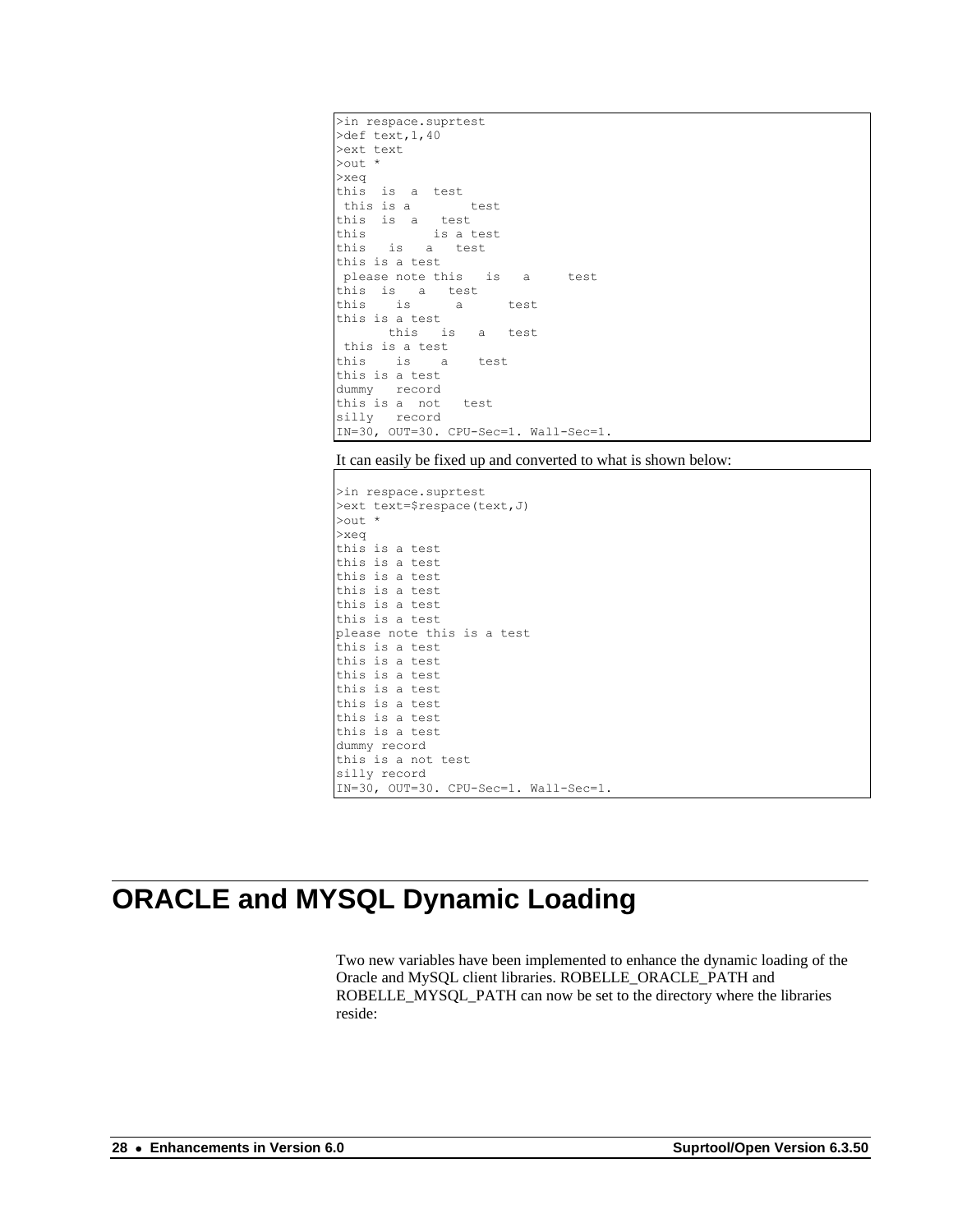|  | export ROBELLE ORACLE LIB=/home/neil/myoracle/lib32/ |
|--|------------------------------------------------------|
|  | export ROBELLE MYSQL LIB=/home/neil/mysql/lib32/     |

When these variables are set Suprtool will take the variable and add on the respective necessary client name and dynamically load what is needed. Suprtool first will try the LD\_LIBRARY\_PATH, but if that fails it will specifically use the above variables if set to dynamically load the library.